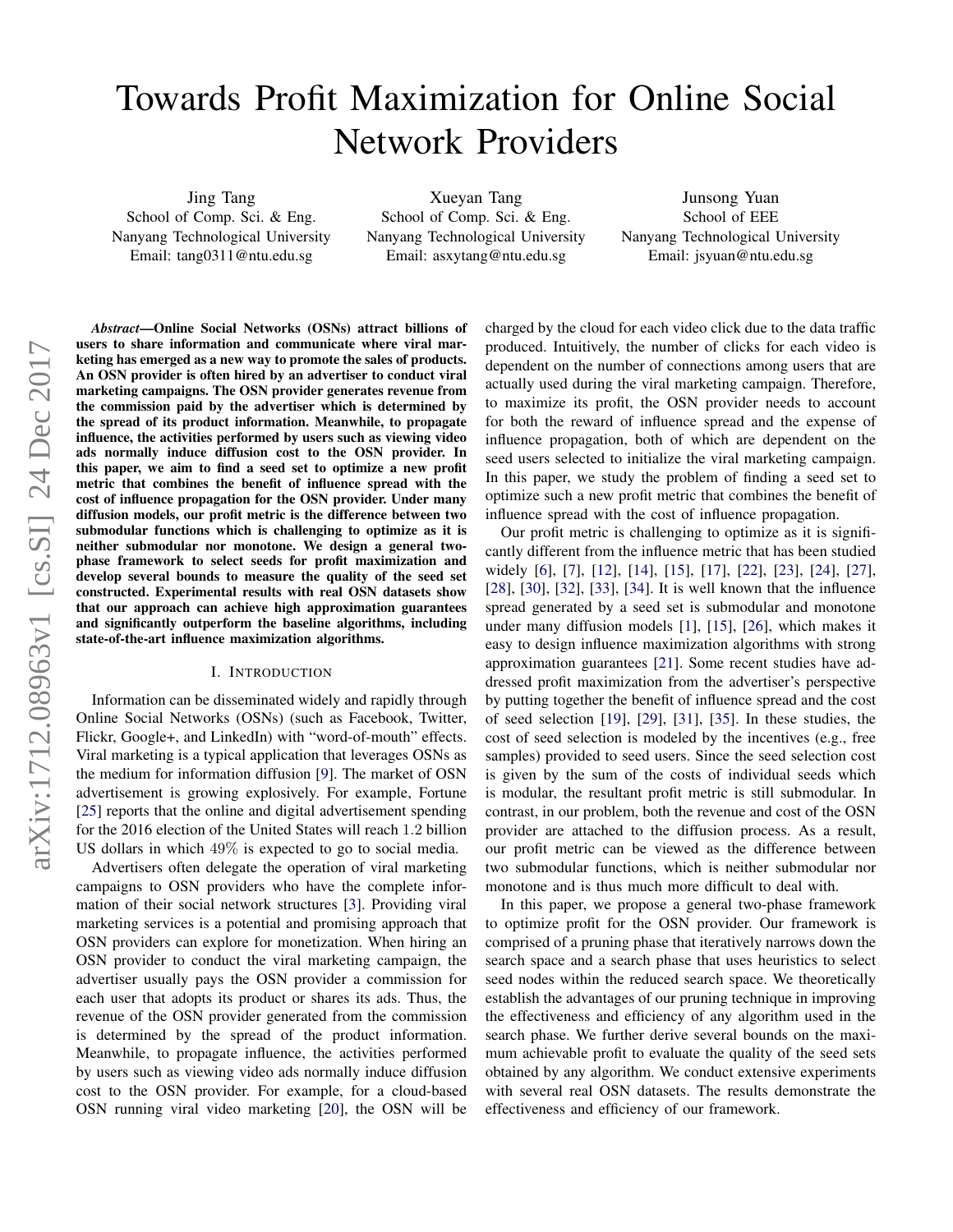The rest of this paper is organized as follows. Section [II](#page-1-0) reviews the related work. Section [III](#page-1-1) defines the profit maximization problem for the OSN provider. Section [IV](#page-2-0) elaborates the design of our two-phase framework. Section [V](#page-4-0) develops the bounds for quality measurement. Section [VI](#page-6-0) presents the experimental evaluation. Finally, Section [VII](#page-8-26) concludes the paper.

## II. RELATED WORK

<span id="page-1-0"></span>Influence Maximization. Kempe et al. [\[15\]](#page-8-8) formulated an influence maximization problem for a given seed set size with two basic diffusion models, namely the Independent Cascade (IC) and Linear Threshold (LT) models. They showed that the influence spreads under these models are submodular and monotone. Thus, they proposed a simple hill-climbing greedy algorithm to address the problem, which can provide a  $(1-1/e)$ -approximation guarantee [\[21\]](#page-8-21). The follow-up studies have mainly concentrated on improving the efficiency of the algorithm implementation for large-scale OSNs [\[6\]](#page-8-4), [\[7\]](#page-8-5), [\[12\]](#page-8-6), [\[14\]](#page-8-7), [\[17\]](#page-8-9), [\[22\]](#page-8-10), [\[23\]](#page-8-11), [\[24\]](#page-8-12), [\[27\]](#page-8-13), [\[28\]](#page-8-14), [\[30\]](#page-8-15), [\[32\]](#page-8-16), [\[33\]](#page-8-17), [\[34\]](#page-8-18). Different from the above studies, we target at maximizing the profit that accounts for both the benefit of influence spread and the cost of influence propagation in viral marketing.

Profit Maximization. Maximizing the influence spread alone has been shown to be ineffective for optimizing the profit return of viral marketing [\[29\]](#page-8-23), [\[31\]](#page-8-24). This is because the number of seeds selected yields a tradeoff between the expense and reward of viral marketing. To avoid pre-setting the number of seeds to select, some recent work studied profit maximization from the advertiser's perspective [\[19\]](#page-8-22), [\[29\]](#page-8-23), [\[31\]](#page-8-24), [\[35\]](#page-8-25). These studies considered the cost of seed selection which is modular and implies that their profit metric is still submodular. They investigated heuristics to select seeds under the assumption that the social network structures are available to the advertiser. In practice, only the OSN providers have the complete information of their social graphs and they often keep the formation secret for business and privacy reasons [\[3\]](#page-8-2), [\[16\]](#page-8-27). Therefore, the OSN providers are able to run viral marketing campaigns more efficiently than the advertisers. Different from the above work, we formulate a new profit maximization problem from the OSN provider's perspective that takes into account the cost of information diffusion over the social network. As shall be shown later, our profit metric is the difference between two submodular functions, which is neither submodular nor monotone.

Submodular Optimization. Iyer and Bilmes [\[13\]](#page-8-28) investigated optimizing the difference between two submodular functions. They showed that this problem is multiplicatively inapproximable unless P=NP and proposed several heuristic methods to address the problem. The greedy algorithm [\[15\]](#page-8-8), [\[29\]](#page-8-23) is another widely used heuristic for submodular optimization. We apply these heuristic methods to the search phase of our two-phase framework. More importantly, we develop an iterative pruning technique to reduce the search space which significantly improves these heuristics in terms of not only effectiveness but also efficiency. In addition, we also derive several upper bounds of the optimum to benchmark the output of any algorithm.

# III. PROBLEM FORMULATION

# <span id="page-1-1"></span>*A. Preliminaries*

Let  $G = (V, E)$  be a directed graph modeling an OSN, where the nodes  $V$  represent users and the edges  $E$  represent the connections among users (e.g., friendships on Facebook, followships on Twitter). For each directed edge  $\langle u, v \rangle \in E$ , we refer to v as a *neighbor* of u, and refer to u as an *inverse neighbor* of v.

There are many diffusion models for the processes by which influence propagates in social networks. The diffusion model is normally a random process that starts with a set of seed nodes  $S$ . Initially, the seed nodes  $S$  are activated, while all the other nodes are not activated. When a node  $u$  becomes activated, it would attempt to further activate its neighbors which are not yet activated. The diffusion process terminates when no more node can be further activated. Let  $g \sim G$  be a sample outcome of influence propagation by the diffusion process and let  $V_q(S)$  be the set of nodes activated by the seed set S in the sample outcome g. The *influence spread* of the seed set S, denoted by  $\sigma(S)$ , is the expected number of nodes activated over all possible sample outcomes of influence propagation, i.e.,  $\sigma(S) = \mathbb{E}[|V_q(S)|].$ 

## <span id="page-1-3"></span>*B. The Profit Maximization Problem*

As discussed, the influence spread is the benefit gained by the OSN provider and the cost of influence propagation is the price to pay for viral marketing. We assume that each node  $v$ in the social network is associated with a benefit weight  $b(v)$ , which represents the benefit offered by activating  $v$  (e.g., the commission received from the advertiser). The benefit  $\beta(S)$  of influence spread generated by a seed set  $S$  is the total benefit brought by all the nodes activated:

$$
\beta(S) = \mathbb{E}\Big[\sum_{v \in V_g(S)} b(v)\Big].\tag{1}
$$

To model the cost of influence propagation, we consider the diffusion process in the social network. Recall that when a node is activated, it attempts to further activate its neighbors through the connections to them in the social network. Without loss of generality, we assume that each node  $v$  is associated with a cost weight  $c(v)$ , which represents the cost of information diffusion incurred by  $v$  in attempting to activate its neighbors when it becomes activated (e.g., pushing video ads). The cost  $\gamma(S)$  of influence propagation introduced by a seed set  $S$  is the total cost incurred by all the nodes activated:

$$
\gamma(S) = \mathbb{E}\Big[\sum_{v \in V_g(S)} c(v)\Big].\tag{2}
$$

Then, we naturally define a *profit* metric from OSN provider's perspective as the benefit of influence spread less the cost of influence propagation, i.e., the profit  $\phi(S)$  for running a viral marketing campaign with a seed set  $S$  is given by

<span id="page-1-2"></span>
$$
\phi(S) = \beta(S) - \gamma(S),\tag{3}
$$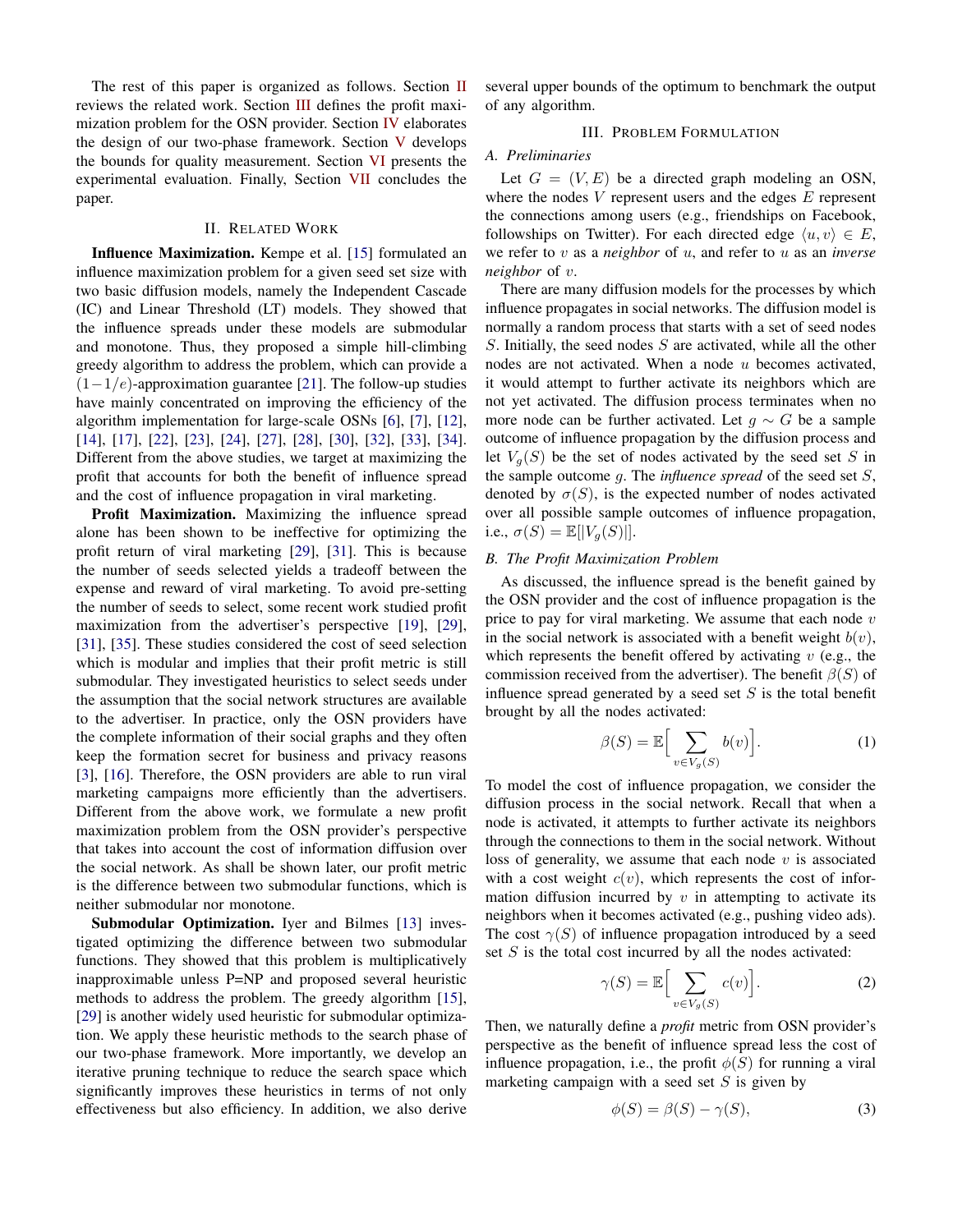<span id="page-2-1"></span>

Fig. 1. An example showing the non-monotonicity and non-submodularity of the profit function  $\phi(\cdot)$ . Each node is associated with a benefit weight b and a cost weight c.

Our goal is to find a seed set S to maximize the profit  $\phi(S)$ . By defining  $w(v) = b(v) - c(v)$ , we can rewrite the profit

metric in [\(3\)](#page-1-2) as

$$
\phi(S) = \mathbb{E}\Big[\sum_{v \in V_g(S)} (b(v) - c(v))\Big] \triangleq \mathbb{E}\Big[\sum_{v \in V_g(S)} w(v)\Big].
$$

Here,  $w(v)$  represents the profit gain of activating a node v. If the benefit offered by v outweighs its cost,  $w(v)$  is positive. Otherwise,  $w(v)$  is negative. Therefore, we can normalize the benefit and cost weights of each node v by setting  $b(v) =$  $\max\{0, w(v)\}\$  and  $\bar{c}(v) = \max\{0, -w(v)\}\$ . Then, the benefit and cost metrics become

$$
\bar{\beta}(S) = \mathbb{E}\Big[\sum_{v \in V_g(S)} \bar{b}(v)\Big], \text{ and } \bar{\gamma}(S) = \mathbb{E}\Big[\sum_{v \in V_g(S)} \bar{c}(v)\Big],
$$

respectively. We show later that this normalized form can make the pruning phase of our proposed framework more effective.

It has been proved that the influence function  $\sigma(\cdot)$  is submodular under many commonly used diffusion models due to  $V_q(S) \subseteq V_q(T)$  for any  $S \subseteq T$  [\[15\]](#page-8-8). Similarly, it can be shown that the benefit and cost metrics defined above are both submodular under these diffusion models. That is, for any two seed sets S and T where  $S \subseteq T$  and any node  $v \notin T$ , it holds that  $\beta(S \cup \{v\}) - \beta(S) \geq \beta(T \cup \{v\}) - \beta(T)$ and  $\gamma(S \cup \{v\}) - \gamma(S) \geq \gamma(T \cup \{v\}) - \gamma(T)$ . Likewise, the normalized  $\bar{\beta}(\cdot)$  and  $\bar{\gamma}(\cdot)$  are also submodular. Although both the benefit and cost metrics are monotone and submodular, the profit metric is neither monotone nor submodular (an example is given in Fig. [1\)](#page-2-1). Thus, the methods used for maximizing monotone submodular functions would perform poorly for our profit maximization problem as shall be shown in our experiments. In the following, we develop heuristic algorithms to address our profit maximization problem.

*Example 1:* Fig. [1](#page-2-1) gives an example to illustrate that the profit function  $\phi(\cdot)$  is neither monotone nor submodular. In this example, once a node is activated, it will activate all of its neighbors. It can be seen from the figure that  $\phi(\emptyset) = 0$ ,  $\phi({v_1}) = -1.5, \phi({v_3}) = -1$  and,  $\phi({v_1, v_3}) = 0.5$ . Thus,  $\phi(\emptyset) > \phi({v_1})$  and  $\phi({v_1}) < \phi({v_1, v_3})$ , which indicates that  $\phi(\cdot)$  is non-monotone. In addition, we can also get that  $\phi({v_1}) - \phi({0}) = -1.5 < \phi({v_1, v_3}) - \phi({v_3}) =$ 1.5, which indicates that  $\phi(\cdot)$  is non-submodular.

## IV. TWO-PHASE FRAMEWORK

<span id="page-2-0"></span>We propose a general two-phase framework to select seed nodes for optimizing the profit.

## Algorithm 1: IterativePrune

<span id="page-2-7"></span><span id="page-2-6"></span><span id="page-2-2"></span>1 start with  $A_0 \leftarrow \emptyset$ ,  $B_0 \leftarrow V$  and  $t = 0$ ; <sup>2</sup> repeat  $3 \mid A_{t+1} \leftarrow A_t \cup \{v : \beta(v \mid B_t \setminus \{v\}) - \gamma(v \mid A_t) > 0 \text{ and }$  $v \in B_t \setminus A_t$ ; 4  $B_{t+1} \leftarrow B_t \setminus \{v : \beta(v \mid A_t) - \gamma(v \mid B_t \setminus \{v\}) < 0 \text{ and }$  $v \in B_t \setminus A_t$ ;  $\begin{aligned} \mathbf{5} \quad | \quad t \leftarrow t + 1; \end{aligned}$ 6 until *converged, i.e.,*  $A_t = A_{t-1}$  *and*  $B_t = B_{t-1}$ ; 7 return  $A_t$  and  $B_t$  as  $A^*$  and  $B^*$ ;

- Pruning phase (Algorithm [1\)](#page-2-2): We develop an iterative pruning technique to cut the search space.
- Search phase (Algorithms [2](#page-3-0) and [3\)](#page-4-1): We use some heuristics to find the solution in the reduced search space.

# <span id="page-2-5"></span>*A. Prune Search Space*

To simplify the notations, we define the marginal gain of adding a node v to a seed set S for metrics  $\phi$ ,  $\beta$  and  $\gamma$  as

$$
\phi(v \mid S) = \phi(S \cup \{v\}) - \phi(S),
$$
  
\n
$$
\beta(v \mid S) = \beta(S \cup \{v\}) - \beta(S),
$$
  
\n
$$
\gamma(v \mid S) = \gamma(S \cup \{v\}) - \gamma(S).
$$

We start by proposing an iterative pruning approach that can dramatically reduce the search space from the power set of V to a smaller lattice for maximizing the profit function. Algorithm [1](#page-2-2) shows the pseudo code of the pruning algorithm. Recall that by the submodularity of the benefit and cost metrics, their marginal gains for adding a new seed node decrease with the base seed set. Thus, the largest possible benefit (cost) gain is produced by adding a node into an empty seed set, whereas the smallest possible benefit (cost) gain is generated by adding the node into an almost universal set. Note that the marginal profit gain is bounded below by the smallest benefit gain less the largest cost gain. So, it is intuitive that if the latter is positive, the node must be selected in an optimal solution. Similarly, the marginal profit gain is bounded above by the largest benefit gain less the smallest cost gain. If the latter is negative, the node cannot be selected in an optimal solution. Algorithm [1](#page-2-2) extends this idea in an iterative manner to reduce the search space. It is easy to verify that after each iteration, the newly generated lattice is a sublattice of that in the previous iteration, i.e.,  $A_t \subseteq A_{t+1} \subseteq B_{t+1} \subseteq B_t$ . Furthermore, it can be proved that any seed set outside the resultant lattice  $[A^*, B^*]$  delimited by the node sets  $A^*$  and B<sup>∗</sup> returned by Algorithm [1](#page-2-2) can be transformed to a seed set in  $[A^*, B^*]$  with higher profit. The formal proofs of all the theoretical results in this paper are given in the appendix.

<span id="page-2-3"></span>*Theorem 1:* For any node set S and  $t \geq 0$ , let  $S_t = S \cap$  $B_t \cup A_t$ , it holds that  $\phi(S_t) \leq \phi(S_{t+1})$ , where the "=" holds if and only if  $S_t = S_{t+1}$ .

<span id="page-2-4"></span>Theorem [1](#page-2-3) shows that the pruning technique can only increase the profit value of the seed set  $S_t = S \cap B_t \cup A_t$  at every iteration. The following corollary shows how our search space reduction improves the quality of any solution.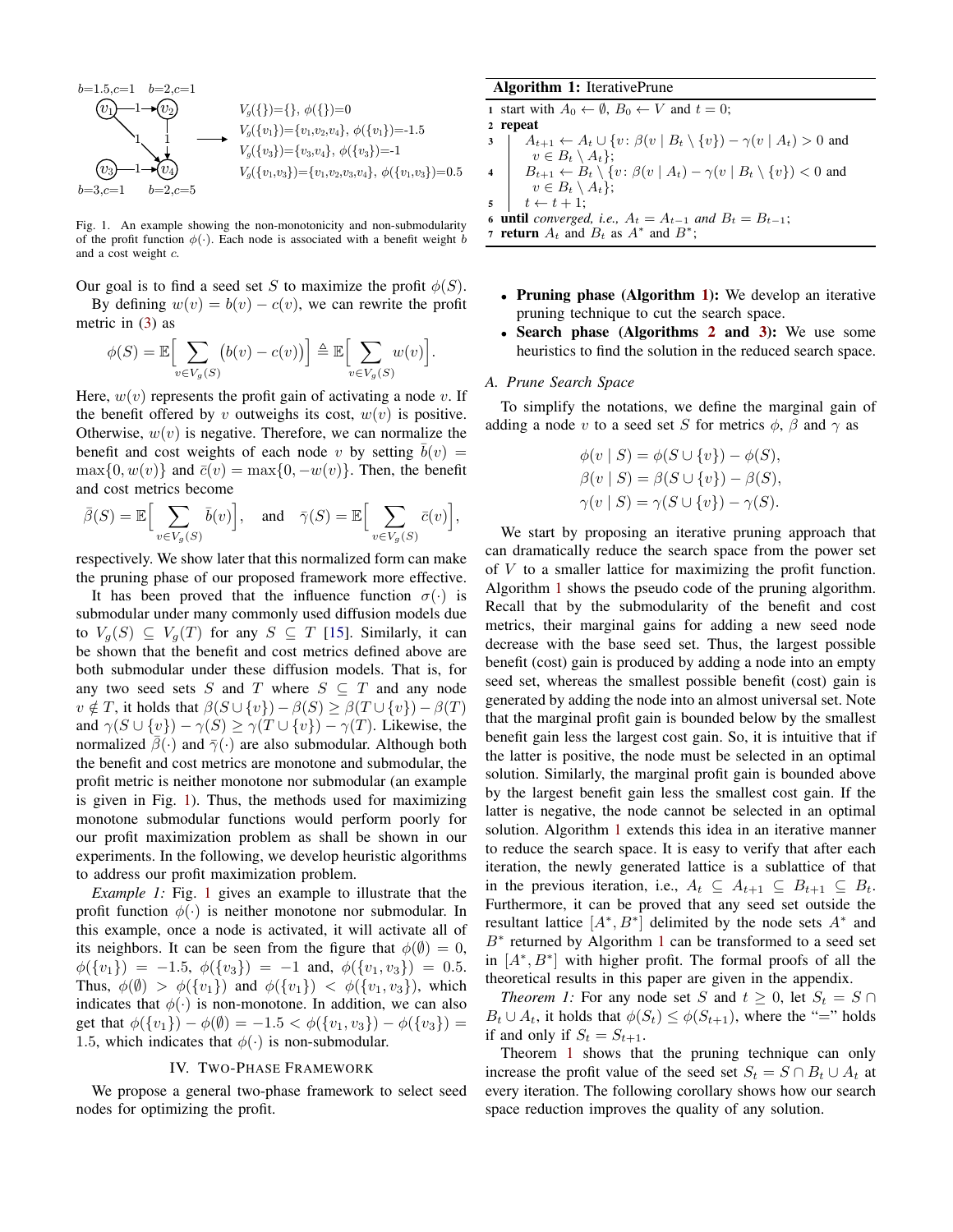<span id="page-3-1"></span>

Fig. 2. An example of iterative pruning under the Independent Cascade diffusion model. Each node is associated with a benefit weight b and a cost weight  $c$ . Each edge has a propagation probability  $p$ .

*Corollary 1:* For any node set S, if  $S \notin [A^*, B^*]$ , then  $\phi(S) < \phi(S \cap B^* \cup A^*).$ 

By Corollary [1,](#page-2-4) the pruning approach can always improve the quality of any seed set S outside  $[A^*, B^*]$  by transforming it to the seed set  $S \cap B^* \cup A^*$  in  $[A^*, B^*]$ . Thus, the lattice [ $A^*$ ,  $B^*$ ] retains all the optimal seed sets. As a result, we can reduce the search space from the lattice  $[\emptyset, V]$  to  $[A^*, B^*]$ . Our pruning approach can be used prior to any seed selection algorithms to improve the solution quality.

*Corollary 2:* For any seed set  $S^*$  producing the maximum achievable profit, it holds that  $A^* \subseteq S^* \subseteq B^*$ .

<span id="page-3-3"></span>*Example 2:* Fig. [2](#page-3-1) gives an example to illustrate how the pruning algorithm works as well as the above theorem and corollaries. This example assumes the Independent Cascade (IC) diffusion model. The IC model is a representative and most widely-studied diffusion model for influence propagation [\[6\]](#page-8-4), [\[7\]](#page-8-5), [\[14\]](#page-8-7), [\[15\]](#page-8-8), [\[17\]](#page-8-9), [\[22\]](#page-8-10), [\[23\]](#page-8-11), [\[24\]](#page-8-12), [\[27\]](#page-8-13), [\[28\]](#page-8-14), [\[30\]](#page-8-15), [\[32\]](#page-8-16), [\[33\]](#page-8-17), [\[34\]](#page-8-18). In the IC model, a propagation probability  $p_{u,v}$  is associated with each edge  $\langle u, v \rangle$ , representing the probability for  $v$  to be activated by  $u$  through their connection. In the diffusion process, when a node  $u$  first becomes activated, it has a chance to activate its neighbors who are not yet activated. Each such neighbor  $v$  would become activated with probability  $p_{u,v}$ . This process repeats until no more node can be activated. For example, in Fig. [2,](#page-3-1) when  $\{v_1, v_3\}$  are selected as seeds,  $v_2$ would be activated with probability 0.3. Meanwhile,  $v_4$  would be activated by  $v_1$  with probability 0.4, by  $v_2$  with probability  $0.3 \times 0.2 = 0.06$ , and by  $v_3$  with probability 0.3. Thus, overall,  $v_4$  would be activated with probability  $1 - (1 - 0.4) \times (1 (0.06) \times (1 - 0.3) = 0.6052$ .

To conduct iterative pruning,  $A_0$  is initialized by  $\emptyset$  and  $B_0$  is initialized by  $\{v_1, v_2, v_3, v_4\}$  respectively. To simplify the notations, let  $\phi_t^-(v) = \beta(v \mid B_t \setminus \{v\}) - \gamma(v \mid A_t)$ and  $\phi_t^+(v) = \beta(v \mid A_t) - \gamma(v \mid B_t \setminus \{v\})$  describe the calculations in Algorithm [1.](#page-2-2) At iteration 1,  $\phi_1^-(v_1) = \beta(v_1)$  $\{v_2, v_3, v_4\}$   $- \gamma(v_1 \mid \emptyset) = 1 \times b(v_1) - (1 \times c(v_1) + 0.3 \times c(v_2))$  $c(v_2) + (1 - (1 - 0.4) \times (1 - 0.3 \times 0.2)) \times c(v_4) = 1.5 - (1 +$  $(0.3 + 2.18) = 1.5 - 3.48 = -1.98 < 0$ . Similarly,  $\phi_1^-(v_2) =$  $-0.6 < 0, \ \phi_1^-(v_3) = 0.5 > 0, \ \phi_1^-(v_4) = -4.328 < 0,$  $\phi_1^+(v_1) = 1.972 > 0, \ \phi_1^+(v_2) = 1.7 > 0, \ \phi_1^+(v_3) = 2.6 > 0,$ and  $\phi_1^+(v_4) = 0.32 > 0$ . Thus,  $v_3$  is added to  $A_1$  so that  $A_1 = \{v_3\}$  and  $B_1 = \{v_1, v_2, v_3, v_4\}$ . At iteration 2,  $\phi_2^-(v_1) = -1.326 < 0, \ \phi_2^-(v_2) = -0.3 < 0, \ \phi_2^-(v_4) =$  $-2.828 < 0, \phi_2^+(v_1) = 1.7104 > 0, \phi_2^+(v_2) = 1.58 > 0$ , and  $\phi_2^+(v_4) = -0.28 < 0$ . Thus,  $v_4$  is removed from  $B_2$  so that

 $A_2 = \{v_3\}$  and  $B_2 = \{v_1, v_2, v_3\}$ . At iteration 3,  $\phi_3^-(v_1) =$  $-0.878 < 0, \ \phi_3^-(v_2) = -0.1824 < 0, \ \phi_3^+(v_1) = 0.5904 > 0,$ and  $\phi_3^+(v_2) = 1.286 > 0$ . Thus, both  $A_3$  and  $B_3$  remain the same as in the previous iteration. As a result,  $A^* = \{v_3\}$  and  $B^* = \{v_1, v_2, v_3\}$  are returned. For a seed set  $S = \{v_2, v_4\} \notin$  $[A^*, B^*]$ , we have  $S_1 = S \cap B_1 \cup A_1 = \{v_2, v_3, v_4\}$  and  $S_2 = S_3 = S \cap B^* \cup A^* = \{v_2, v_3\}.$  Then, it can be obtained that  $\phi(S) = -2 < \phi(S_1) = 0 < \phi(S_2) = 1.68$ , which demonstrates Theorem [1](#page-2-3) and Corollary [1.](#page-2-4) Moreover, it is easy to verify that the optimal seed set  $S^* = \{v_2, v_3\}$  belongs to [ $A^*$ ,  $B^*$ ], which confirms Corollary [2.](#page-3-2)

Finally, it can be shown that normalizing the benefit and cost weights as described in Section [III-B](#page-1-3) can only increase the amount of the search space cut by our pruning technique.

<span id="page-3-4"></span>*Theorem 2:* Let  $\bar{A}^*$  and  $\bar{B}^*$  be the node sets returned by Algorithm [1](#page-2-2) under the normalized form. Then,  $A^* \subseteq A^* \subseteq$  $\overline{B}^* \subseteq B^*.$ 

We shall experimentally evaluate the additional reduction in the search space due to normalization in Section [VI.](#page-6-0)

# <span id="page-3-2"></span>*B. Heuristic Algorithms*

We now present some heuristic methods to address the profit maximization problem since there does not exist any polynomial time algorithm with any polynomial time multiplicative approximation guarantees unless P=NP [\[13\]](#page-8-28).

Greedy Algorithm: We apply a simple hill-climbing idea to optimize the profit function [\(3\)](#page-1-2). Algorithm [2](#page-3-0) describes the pseudo code. In each iteration, the greedy heuristic adds a new node u to S that has the largest marginal profit gain  $\phi(u \mid S)$ until all the remaining nodes have negative marginal gains.

<span id="page-3-0"></span>

| <b>Algorithm 2: Greedy</b> |                                                                                 |  |  |  |  |
|----------------------------|---------------------------------------------------------------------------------|--|--|--|--|
|                            | 1 initialize $S \leftarrow A^*$ ;                                               |  |  |  |  |
|                            | 2 while True do                                                                 |  |  |  |  |
|                            | 3   find $u \leftarrow \arg \max_{v \in B^* \setminus S} {\{\phi(v \mid S)\}};$ |  |  |  |  |
|                            | 4 if $\phi(u \mid S) \leq 0$ then return S;                                     |  |  |  |  |
|                            | $\mathfrak{s}$ $S \leftarrow S \cup \{\overline{u}\};$                          |  |  |  |  |

Modular-Modular Algorithm: Iyer and Bilmes [\[13\]](#page-8-28) introduced a modular-modular (ModMod) algorithm for optimizing the difference between submodular functions. Since we just need to search the lattice  $[A^*, B^*]$  after pruning, we adapt the ModMod algorithm as shown in Algorithm [3.](#page-4-1) In line [4](#page-4-2) of Al-gorithm [3,](#page-4-1)  $h_{X^t}^{\pi}(Y;\beta)$  is a modular lower bound of  $\beta(Y)$  that is tight at set  $X^t$ , i.e.,  $h_{X^t}^{\pi}(Y;\beta) \leq \beta(Y)$  for any  $Y \subseteq V$  and  $h_{X^t}^{\pi}(X^t; \beta) = \beta(X^t)$ , while  $m_{X^t}(X^t; \gamma)$  is a modular upper bound of  $\gamma(Y)$  that is also tight at  $X^t$ , i.e.,  $m_{X^t}(Y; \gamma) \ge \gamma(Y)$ for any  $Y \subseteq V$  and  $m_{X^t}(X^t; \gamma) = \gamma(X^t)$ . Thus, the difference  $h_{X^t}^{\pi}(Y;\beta) - m_{X^t}(Y;\gamma)$  is a lower bound of the profit function  $\phi(Y)$ . The algorithm maximizes the lower bound in each iteration. Since the lower bound is tight at  $Y = X^t$ , it is guaranteed that  $\phi(X^{t+1}) \geq h_{X^t}^{\pi}(X^{t+1}; \beta)$  $m_{X^t}(X^{t+1}; \gamma) \ge h_{X^t}^{\pi}(X^t; \beta) - m_{X^t}(X^t; \gamma) = \phi(X^t)$ . This indicates that Algorithm [3](#page-4-1) always increases the profit value at every iteration. Examples of the modular upper and lower bounds will be given in Section [V-A.](#page-4-3)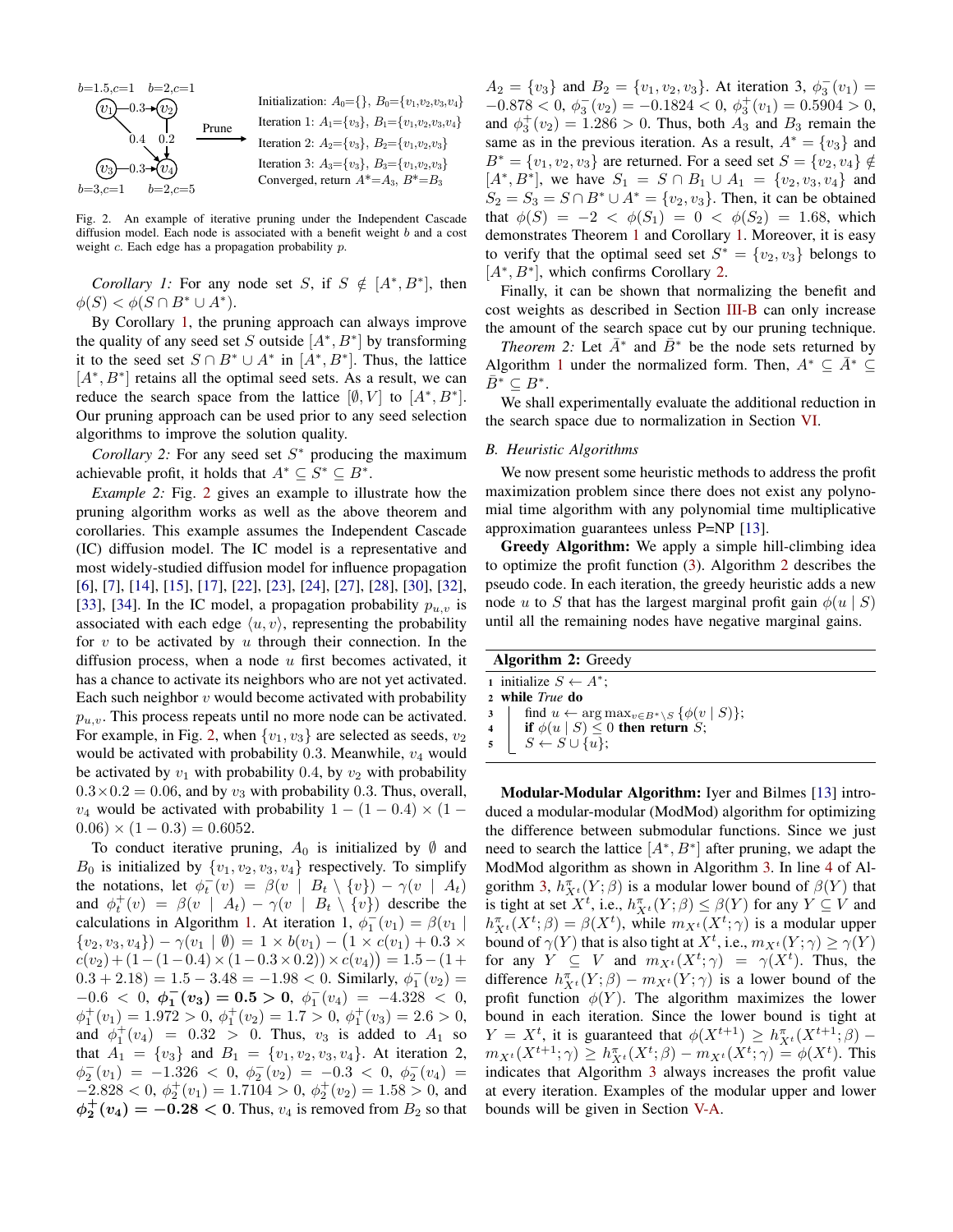# Algorithm 3: Modular-Modular (ModMod)

<span id="page-4-2"></span><span id="page-4-1"></span>1 initialize  $X^0 \leftarrow A^*$  and  $t \leftarrow 0$ ; <sup>2</sup> repeat 3 choose the permutations of  $A^*$ ,  $X^t \setminus A^*$ ,  $B^* \setminus X^t$  and concatenate them as  $\pi$ ; 4  $X^{t+1} \leftarrow \arg \max_{A^* \subseteq Y \subseteq B^*} h_{X^t}^{\pi}(Y; \beta) - m_{X^t}(Y; \gamma);$  $5 \mid t \leftarrow t + 1;$ 6 **until** *converged, i.e.,*  $X^t = X^{t-1}$ ; 7 return  $X^t$ ;

# *C. Discussions*

Time Complexity: Evaluating the profit metric involves estimating the influence spread given a seed set. Any existing influence estimation methods, such as Monte-Carlo simulation [\[15\]](#page-8-8), [\[17\]](#page-8-9), [\[24\]](#page-8-12) and reverse influence sampling [\[2\]](#page-8-29), [\[22\]](#page-8-10), [\[23\]](#page-8-11), [\[32\]](#page-8-16), [\[33\]](#page-8-17), can be used. Suppose the time complexity for computing the marginal profit gain of adding/removing a node into/from a seed set is  $O(M)$ . For the iterative pruning process (Algorithm [1\)](#page-2-2), the size of the node set  $B_t\setminus A_t$  to check reduces by at least 1 in each iteration. Therefore, it takes at most  $O((|V| + |V| - 1 + \cdots + 1)M) = O(|V|^2 M)$  time to find  $A^*$  and  $B^*$ . After the reduction of the search space, there are  $k_1 = |B^* \setminus A^*|$  nodes to be further examined. For the Greedy algorithm, it checks  $k_1 - i + 1$  nodes in the *i*th iteration. Thus, it takes at most  $O(k_1^2M)$  time, which means the total time complexity of the Greedy algorithm is  $O((|V|^2 + k_1^2)M)$ . Each iteration of the ModMod algorithm has a time complexity of  $O(k_1M)$ . Let  $k_2$  denote the total number of iterations used for the ModMod algorithm. Then, the total time complexity of the ModMod algorithm is  $O((|V|^2 + k_1k_2)M)$ .

Diffusion Models: Our analysis and algorithms are general frameworks that can be adapted to any diffusion models which are submodular, such as the Independent Cascade and Linear Threshold models, the triggering model [\[15\]](#page-8-8), the continuoustime models [\[5\]](#page-8-30), [\[10\]](#page-8-31), and the topic-aware models [\[1\]](#page-8-19), [\[4\]](#page-8-32).

## V. PERFORMANCE ANALYSIS

<span id="page-4-0"></span>The challenges to evaluate the quality of the seed set constructed for the profit maximization problem are twofold. First, optimizing the difference between two submodular functions is multiplicative inapproximability unless P=NP. Thus, it is difficult to measure the *gap* between the seed set obtained and an optimal seed set. Second, the random processes of many diffusion models are analytically intractable. For example, computing the exact influence spread under the IC diffusion model is #P-hard [\[6\]](#page-8-4). Thus, the benefit brought and the cost incurred by a seed set can only be estimated via some sampling approaches [\[15\]](#page-8-8), [\[2\]](#page-8-29). As a result, the *sampling error* also affects the quality measurement of the seed set.

We propose techniques to analyze the aforementioned gap and sampling error, which enable us to evaluate the approximation guarantee of the seed set obtained by any algorithm on any given instance of the profit maximization problem. Specifically, let  $S<sup>o</sup>$  be the seed set constructed for a problem instance. We develop an upper bound  $\mu$  on the maximum achievable profit for the problem instance to characterize the gap between the real profit value  $\phi(S^o)$  and the maximum achievable profit. Note that both  $\phi(S^o)$  and  $\mu$  are to be estimated by sampling. Let  $\tilde{\phi}(S^{\circ})$  and  $\tilde{\mu}$  be their estimated values. We further study the sampling errors to bound the difference between  $\tilde{\phi}(S^{\circ})$ and  $\phi(S^{\circ})$  and the difference between  $\tilde{\mu}$  and  $\mu$ . In this way, we can obtain an approximation guarantee of  $S<sup>o</sup>$  using the estimated values  $\tilde{\phi}(S^{\circ})$  and  $\tilde{\mu}$ .

## <span id="page-4-3"></span>*A. Upper Bound of Maximum Achievable Profit*

To derive our bounds on the maximum achievable profit, we first introduce two modular bounds for submodular functions.

Modular Upper Bounds: For any submodular set function  $f(\cdot)$ , we have the following two modular upper bounds  $m_X^1$ and  $m_X^2$  that are tight at a given set X [\[13\]](#page-8-28):

$$
m_X^1(Y) \triangleq f(X) - \sum_{v \in X \setminus Y} f(v \mid V \setminus \{v\}) + \sum_{v \in Y \setminus X} f(v \mid X), \tag{4}
$$

$$
m_X^2(Y) \triangleq f(X) - \sum_{v \in X \setminus Y} f(v \mid X \setminus \{v\}) + \sum_{v \in Y \setminus X} f(v \mid \emptyset). \tag{5}
$$

In the previous section, we have reduced the search space so that only the sets belonging to  $[A^*, B^*]$  need to be considered for profit maximization. As a result, for any  $A^* \subseteq X, Y \subseteq B^*$ , the above two upper bounds can be improved to:

<span id="page-4-4"></span>
$$
m_X^3(Y) \triangleq f(X) - \sum_{v \in X \setminus Y} f(v \mid B^* \setminus \{v\}) + \sum_{v \in Y \setminus X} f(v \mid X), \tag{6}
$$

<span id="page-4-5"></span>
$$
m_X^4(Y) \triangleq f(X) - \sum_{v \in X \setminus Y} f(v \mid X \setminus \{v\}) + \sum_{v \in Y \setminus X} f(v \mid A^*). \tag{7}
$$

It is easy to show that the bounds  $m_X^3(Y)$  and  $m_X^4(Y)$  remain tight at X, i.e.,  $m_X^3(X) = m_X^4(X) = f(X)$ , and they are tighter than  $m_X^1(Y)$  and  $m_X^2(Y)$  at other sets, i.e.,  $m_X^1(Y) \ge$  $m_X^3(Y) \ge f(Y)$  and  $m_X^2(Y) \ge m_X^4(Y) \ge f(Y)$  for any  $A^* \subseteq Y \subseteq B^*$ .

Modular Lower Bounds: For any submodular set function  $f(\cdot)$ , a modular lower bound  $h_X$  that is tight at a given set X can be obtained as follows [\[11\]](#page-8-33). Let  $\pi$  be any permutation of V that places all the nodes in X before the nodes in  $V \setminus X$ . Let  $S_i^{\pi} = {\pi(1), \pi(2), \cdots, \pi(i)}$  be a chain formed by the permutation, where  $S_0^{\pi} = \emptyset$  and  $S_{|X|}^{\pi} = X$ . Define

$$
h_X^{\pi}(\pi(i)) = f(S_i^{\pi}) - f(S_{i-1}^{\pi}).
$$
\n(8)

Then,  $h_X^{\pi}(Y) = \sum_{v \in Y} h_X^{\pi}(v)$  is a lower bound of  $f(Y)$ , which is tight at X, i.e.,  $h_X^{\pi}(Y) \leq f(Y)$  for any  $Y \subseteq V$ and  $h_X^{\pi}(X) = f(X)$ . After the search space is reduced to  $[A^*, B^*]$ , we restrict  $\pi$  to any permutation of V in the order of  $A^*$ ,  $X \setminus A^*$  and  $B^* \setminus X$ .

Upper Bounds on Maximum Achievable Profit: Based on the above bounds, we can derive two series of upper bounds on the maximum value of the profit function  $\phi(\cdot)$  as follows. For any set X where  $A^* \subseteq X \subseteq B^*$ , we define

<span id="page-4-6"></span>
$$
\mu_i(X) \triangleq \max_{A^* \subseteq Y \subseteq B^*} m_X^i(Y; \beta) - h_X^{\pi}(Y; \gamma), \tag{9}
$$

where  $m_X^i(Y;\beta)$   $(i=3,4)$  denotes the modular upper bound on the benefit function  $\beta$  and  $h_X^{\pi}(Y; \gamma)$  denotes the modular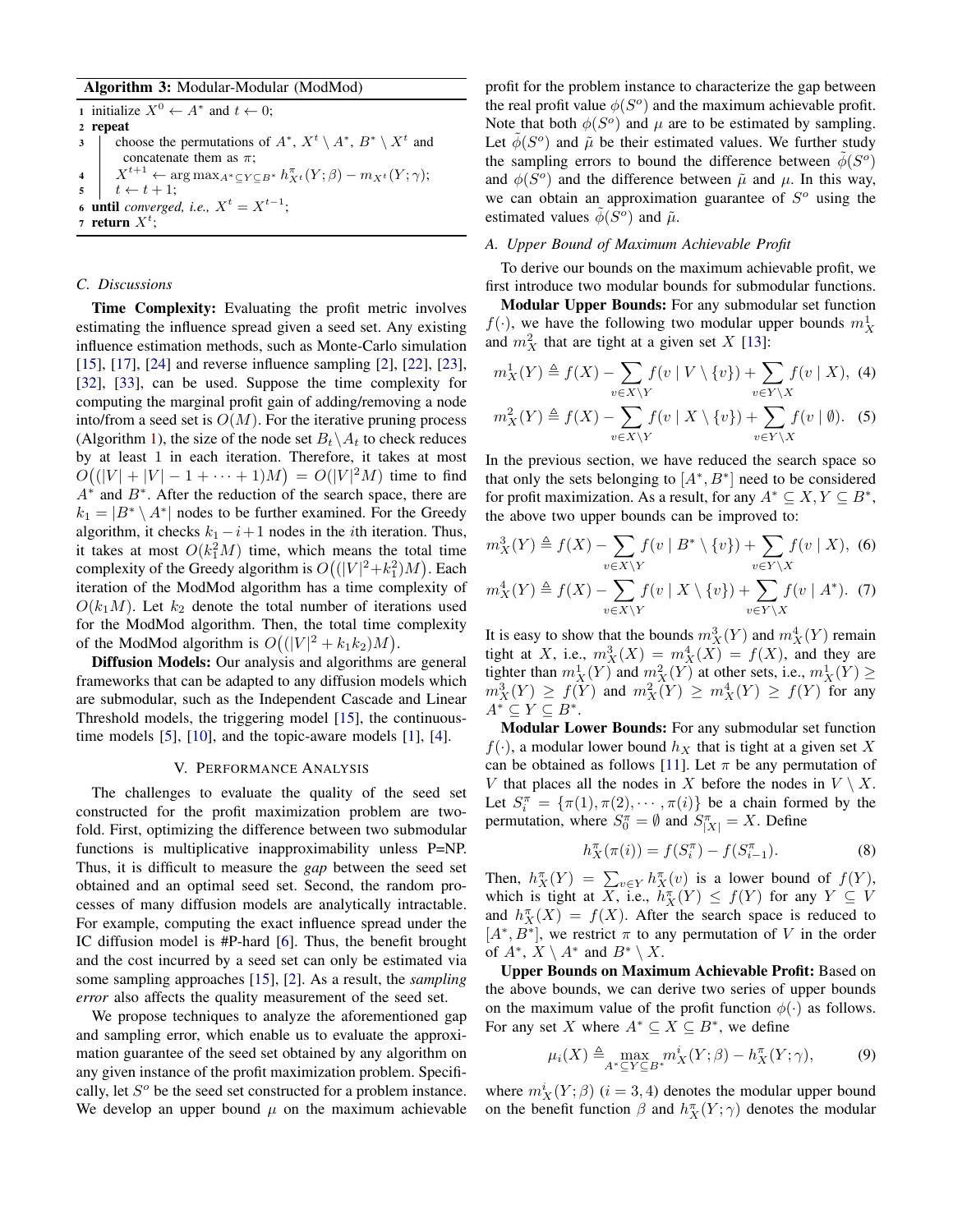lower bound on the cost function  $\gamma$  respectively. For briefness, we shall use  $\mu(X)$  to refer to either bound with  $i = 3$  or 4 in the rest of the paper.

*Theorem 3:* For any set X where  $A^* \subseteq X \subseteq B^*$ ,

<span id="page-5-3"></span>
$$
\mu(X) \ge \max_{S \subseteq V} \phi(S). \tag{10}
$$

The upper bounds established above can be computed very fast since  $m_X^i(Y; \beta)$  and  $h_X^{\pi}(Y; \gamma)$  are both modular functions with respect to  $Y$ . It is much easier to find the maximum value for a modular function than that for a submodular function. We can obtain upper bounds by arbitrarily choosing the set  $X$  in  $\mu(X)$ . Given a seed set solution  $S^{\circ}$  obtained by any algorithm, we simply choose  $X = S<sup>o</sup>$ . Then, the approximation guarantee of  $S^o$  can be estimated by  $\phi(S^o)/\mu(S^o)$ .

#### *B. Sampling Error*

To estimate  $\phi(S^o)$  and  $\mu(S^o)$ , we make use of a state-ofthe-art technique called reverse influence sampling [\[2\]](#page-8-29), [\[22\]](#page-8-10).

*Definition 1 (RR Set for Weighted Graph):* A random reverse reachable (RR) set  $R$  for a weighted graph  $G$  is generated by (1) first selecting a random node  $v \in V$  with a probability distribution  $p(\cdot)$  proportional to the node weights, (2) then sampling a graph g randomly from  $G$  according to the diffusion model,  $(3)$  finally taking the set of nodes in  $g$ that can reach  $v$  as  $R$ .

Taking our benefit metric as an example, the probability for choosing a node v in a random RR set is given by  $p(v) =$  $b(v)/\Upsilon_b$ , where  $\Upsilon_b = b(V) = \sum_{v \in V} b(v)$  is the total benefit weight of all nodes. For a seed set  $S$ , the relation between its benefit and a random RR set R is  $\beta(S) = \Upsilon_b \cdot \Pr[S \cap R \neq \emptyset]$  $\emptyset$ , where  $Pr[S \cap R \neq \emptyset]$  is the probability that R contains at least one node in  $S$  [\[22\]](#page-8-10). Similarly, we can estimate the diffusion cost  $\gamma(S)$  by choosing each node in a random RR set with a probability proportional to the cost of the node, i.e.,  $p(v) = c(v)/\Upsilon_c$ , where  $\Upsilon_c = c(V) = \sum_{v \in V} c(v)$  is the total cost weight of all nodes. Therefore, we generate two groups of RR sets to estimate the benefit and cost respectively for a seed set.

Suppose that we generate a total of  $\theta_\beta$  random RR sets to estimate the benefit brought by a seed set  $S$ . An RR set is said to be covered by  $S$  if it contains at least one node in  $S$ . Let  $\Lambda_{\beta}(S)$  denote the number of RR sets covered by S among the  $\theta_{\beta}$  random RR sets. Then, the benefit brought by S can be estimated as  $\Lambda_{\beta}(S) \cdot \Upsilon_b / \theta_{\beta}$ . To analyze the sampling error, we make use of the Chernoff-Hoeffding Theorem [\[8\]](#page-8-34).

*Lemma 1 (Chernoff-Hoeffding Theorem [\[8\]](#page-8-34)):* Let  $Z_1, Z_2, \ldots, Z_\theta$  denote random variables that are independently and identically distributed according to  $Z$  in the interval  $[0, 1]$ with mean  $\mathbb{E}[Z]$ . For any fixed  $\theta > 0$  and  $\varepsilon > 0$ ,

$$
\Pr\left[\sum_{i=1}^{\theta} Z_i - \theta \cdot \mathbb{E}[Z] \ge \varepsilon\right] \le \exp\left(-\frac{\varepsilon^2}{4(e-2)\theta \mathbb{E}[Z]}\right),
$$
  

$$
\Pr\left[\sum_{i=1}^{\theta} Z_i - \theta \cdot \mathbb{E}[Z] \le -\varepsilon\right] \le \exp\left(-\frac{\varepsilon^2}{4(e-2)\theta \mathbb{E}[Z]}\right).
$$

Based on Lemma [1,](#page-5-0) we can establish the following relation between  $\Lambda_{\beta}(S)$  and the real benefit  $\beta(S)$ .

<span id="page-5-1"></span>*Theorem 4:* For  $\theta_{\beta}$  random RR sets that are independent of S and any  $\delta \in (0,1)$ , we have

$$
\Pr\left[\beta(S) \ge \left(\sqrt{\Lambda_{\beta}(S) + 0.25a} - 0.5\sqrt{a}\right)^2 \cdot \frac{\Upsilon_b}{\theta_{\beta}}\right] \ge 1 - \frac{\delta}{2},
$$
  

$$
\Pr\left[\beta(S) \le \left(\sqrt{\Lambda_{\beta}(S) + 0.25a} + 0.5\sqrt{a}\right)^2 \cdot \frac{\Upsilon_b}{\theta_{\beta}}\right] \ge 1 - \frac{\delta}{2},
$$

where  $a = 4(e - 2) \ln(2/\delta)$ .

According to Theorem [4,](#page-5-1) given  $\Lambda_{\beta}(S)$ , we can define a lower bound and an upper bound of  $\beta(S)$  with a probability at least  $1 - \delta/2$  as

$$
\begin{cases}\n\beta_l(S) \triangleq \left(\sqrt{\Lambda_\beta(S) + 0.25a} - 0.5\sqrt{a}\right)^2 \cdot \Upsilon_b/\theta_\beta, \\
\beta_u(S) \triangleq \left(\sqrt{\Lambda_\beta(S) + 0.25a} + 0.5\sqrt{a}\right)^2 \cdot \Upsilon_b/\theta_\beta.\n\end{cases} (11)
$$

The above analysis can also be applied to the estimation of the cost. Let  $\theta_{\gamma}$  denote the number of random RR sets generated to estimate the cost incurred by a seed set  $S$ . Let  $\Lambda_{\gamma}(S)$  denote the number of RR sets covered by S among the  $\theta_{\gamma}$  random RR sets. Then, the cost incurred by S can be estimated as  $\Lambda_{\gamma}(S) \cdot \Upsilon_{c}/\theta_{\gamma}$ . We can similarly define a lower bound  $\gamma_l(S)$  and an upper bound  $\gamma_u(S)$  on the real cost  $\gamma(S)$  with a probability at least  $1 - \delta/2$ . Then, given a seed set solution  $S<sup>o</sup>$  obtained by any algorithm, we can derive a lower bound  $\beta_l(S^o) - \gamma_u(S^o)$  on its real profit  $\phi(S^o)$  such that  $\Pr[\phi(S^o) \geq \beta_l(S^o) - \gamma_u(S^o)] \geq \Pr\left[\left(\beta(S^o) \geq \beta_l(S^o)\right) \wedge \phi(\beta_l(S^o))\right]$  $(\gamma(S^o) \leq \gamma_u(S^o))$ ] = 1 – Pr  $[(\beta(S^o) < \beta_l(S^o)) \vee (\gamma(S^o) >$  $\gamma_u(S^o)\big] \geq 1 - (\delta/2 + \delta/2) > 1 - \delta.$ 

The difficulty in analyzing the sampling error for the upper bound  $\mu(S^o)$  of the maximum achievable profit lies in that we can never find a specific seed set to achieve the upper bound. From Theorem [4,](#page-5-1) we know that the profit of any seed set  $S$  is bounded above by  $\beta_u(S) - \gamma_l(S)$  with a high probability. By definition,  $\beta_u(S) - \gamma_l(S)$  is a function of  $\Lambda_\beta(S)$  and  $\Lambda_\gamma(S)$ . Let  $\phi(S)$  be the estimated profit of S on the RR sets generated, which is defined by  $\phi(S) = \Lambda_{\beta}(S) \cdot \Upsilon_b / \theta_{\beta} - \Lambda_{\gamma}(S) \cdot \Upsilon_c / \theta_{\gamma}$ . Then,  $\beta_u(S) - \gamma_l(S)$  can be represented as a function  $\eta$  of  $\Lambda_{\beta}(S)$  and  $\tilde{\phi}(S)$ , i.e.,  $\eta(\Lambda_{\beta}(S), \tilde{\phi}(S))$ . We can prove that  $\eta(\Lambda_{\beta}(S), \tilde{\phi}(S))$  is increasing with both  $\Lambda_{\beta}(S)$  and  $\tilde{\phi}(S)$ . Naturally,  $\Lambda_{\beta}(S)$  is bounded above by  $\theta_{\beta}$ . On the other hand, thanks to the submodularity of the set coverage used to estimate the benefit and cost metrics in the reverse influence sampling approach, we can easily get the estimated upper bound  $\tilde{\mu}(S^{\circ})$  on the maximum achievable profit from the RR sets generated according to the analysis in Section [V-A.](#page-4-3) As a result, for any seed set S, the upper bound  $\eta(\Lambda_\beta(S), \tilde{\phi}(S))$ of its profit is bounded above by  $\eta(\theta_{\beta}, \tilde{\mu}(S^{\circ}))$ . In this way, we can obtain the sampling error for the upper bound  $\mu(S^o)$ .

<span id="page-5-0"></span>*Theorem 5:* For any  $\delta \in (0, 1)$ , we have

<span id="page-5-2"></span>
$$
\Pr\left[\max_{S\subseteq V}\phi(S)\le\tilde{\mu}(S^o)+\varepsilon\big(\tilde{\mu}(S^o)\big)\right]\ge1-\delta,\qquad(12)
$$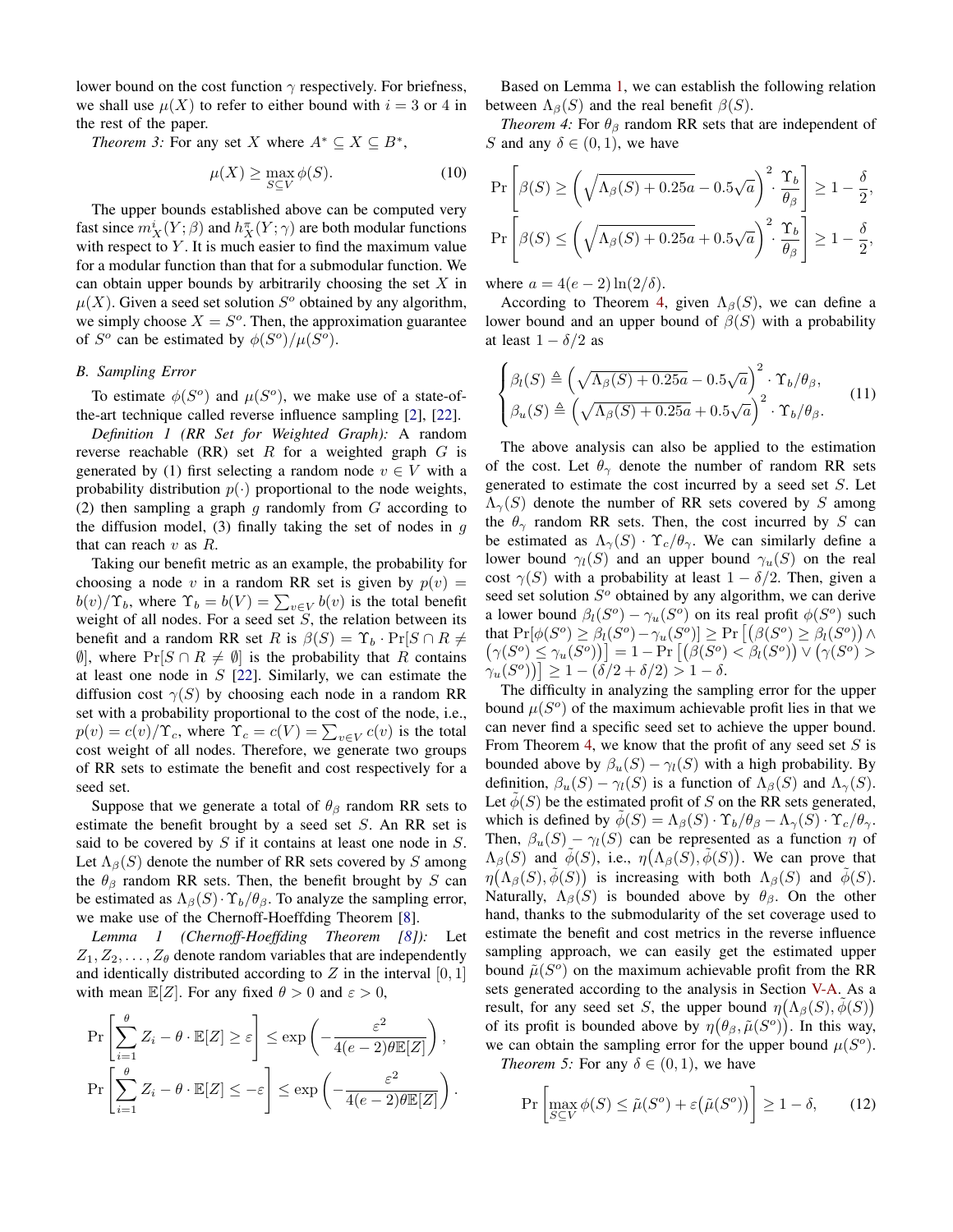where  $\varepsilon(\tilde{\mu}(S^o))$  is the sampling error for  $\tilde{\mu}(S^o)$  such that  $\varepsilon \big( \tilde{\mu}(S^o) \big) \;\; = \;\; \rho_\gamma \sqrt{a \Big( \big( \rho_\beta \theta_\beta - \tilde{\mu}(S^o) \big) / \rho_\gamma + 0.25 a \Big) }\;\; +$  $0.5a(\rho_{\beta} - \rho_{\gamma}) + \rho_{\beta}\sqrt{a(\theta_{\beta} + 0.25a)}$ , and  $\rho_{\beta} = \Upsilon_b/\theta_{\beta}$  and  $\rho_{\gamma} = \Upsilon_c/\theta_{\gamma}.$ 

By Theorems [4](#page-5-1) and [5,](#page-5-2) we have the approximation guarantee that

<span id="page-6-2"></span>
$$
\frac{\phi(S^o)}{\max_{S \subseteq V} \phi(S)} \ge \frac{\beta_l(S^o) - \gamma_u(S^o)}{\tilde{\mu}(S^o) + \varepsilon(\tilde{\mu}(S^o))}
$$
(13)

with a probability at least  $1 - 2\delta$ .

# *C. Reduce Sampling Error via Normalization*

As discussed in Section [III-B,](#page-1-3) we can normalize the benefit and cost weights by  $\overline{b}(v)$  and  $\overline{c}(v)$  for every node  $v \in V$ . Intuitively, the normalization can avoid unnecessary samples conducted by the weights  $\sum_{v \in V} \min\{b(v), c(v)\}\$  for the estimations of both the benefit and cost. Therefore, the normalization can reduce the sampling error by increasing the number of useful samples.

<span id="page-6-1"></span>*Theorem 6:* For any seed set S and a fixed number of samples, let  $\varepsilon_{\phi}$  be the sampling error limit that can provide a probability guarantee of  $1 - \delta$ , i.e.,  $Pr[-\varepsilon_{\phi} \leq \phi(S) - \phi(S)]$  $\epsilon_{\phi}$   $\geq 1 - \delta$ , and let  $\bar{\epsilon}_{\phi}$  be the sampling error limit under the normalized form. We have  $\bar{\varepsilon}_{\phi} \leq \varepsilon_{\phi}$ .

Theorem [6](#page-6-1) indicates that the normalization can improve the solution quality which shall be demonstrated in the experiments.

## VI. EVALUATION

## <span id="page-6-0"></span>*A. Experimental Setup*

Datasets. We use several real social networks available at [\[18\]](#page-8-35) to evaluate our proposed techniques. Due to space limitations, we report here the results for two representative datasets, Google+ (108K nodes, 14M edges), and LiveJournal (5M nodes, 69M edges).

Algorithms. Recall that the ModMod algorithm needs a modular lower bound of the benefit function  $\beta(\cdot)$  and a modular upper bound of the cost function  $\gamma(\cdot)$ . In Section [V-A,](#page-4-3) we have presented one such lower bound and two such upper bounds. We use ModMod-1 to refer to that using the upper bound  $m_X^3(Y)$  defined in Eq. [\(6\)](#page-4-4) and use ModMod-2 to refer to that using the upper bound  $m_X^4(Y)$  defined in Eq. [\(7\)](#page-4-5). We compare our two-phase methods with the following baselines.

- *Random*: It randomly selects k nodes. We run the algorithm 10 times and take their average as the expected profit.
- *HighDegree*: It selects k nodes with the highest degrees.
- *BenefitMax*: It makes use of the reverse influence sampling technique to find the top- $k$  influential nodes for influence/benefit maximization [\[2\]](#page-8-29), [\[22\]](#page-8-10), [\[23\]](#page-8-11), [\[32\]](#page-8-16), [\[33\]](#page-8-17).

The above baselines are executed on the entire social networks without applying any pruning technique. To explore different seed numbers, in each baseline, we iterate through  $k = \frac{|V|}{2^i}$  $rac{v}{2^i}$  for  $i = 0, 1, \ldots, 10$  (where |V| is the network size) and choose the  $k$  value producing the largest profit.

Parameter Settings. By default, we use the IC diffusion model (as described in Example [2](#page-3-3) of Section [IV-A\)](#page-2-5), a uniform benefit distribution (where every node has a unit benefit to model the commission paid by the advertiser for each user activated), and a degree-proportional cost distribution (where the cost of each node is set proportional to its out-degree to emulate the diffusion cost for each activated user to push the product advertisement to all of his neighbors). In the IC model, we set the propagation probability  $p_{u,v}$  of each edge  $\langle u, v \rangle$ to the reciprocal of  $v$ 's in-degree (the number of  $v$ 's inverse neighbors) as widely adopted by other studies [\[6\]](#page-8-4), [\[14\]](#page-8-7), [\[22\]](#page-8-10), [\[23\]](#page-8-11), [\[32\]](#page-8-16), [\[33\]](#page-8-17).

By default, we normalize the benefit and cost weights as described in Section [III-B.](#page-1-3) We use a scale factor  $r$  to control the ratio between the total cost and total benefit of all nodes. A higher  $r$  implies a higher cost of influence propagation relative to the benefit of influence spread. The default value of  $r$  is set to 1. We have tested a wide range of  $r$  values and observed similar performance trends. In executing our twophase methods and the baseline BenefitMax algorithm, we vary the number of RR sets generated to study the impact of benefit and cost estimations. To evaluate the profits of the seed sets returned by different algorithms, we generate a group of validation RR sets to keep the estimation errors within  $1\%$  with a high probability at least  $1 - 10^{-6}$  according to Theorem [4.](#page-5-1)

## *B. Profits Produced by Different Algorithms*

Fig. [3](#page-7-0) shows the profits produced by different algorithms. Comparing the seed selection algorithms, our heuristic algorithms are more effective in optimizing the profit than the three baseline algorithms (Random, HighDegree and BenefitMax) on the datasets tested. This suggests that improving the influence spread or benefit alone is not effective for maximizing the profit. Our three heuristic algorithms perform quite close in terms of the profit produced. It can also be seen that with increasing number of RR sets generated for profit estimation in the seed selection process, the solution quality of our heuristics is improved due to lower estimation errors.

# *C. Running Times of Different Algorithms*

Fig. [4](#page-7-1) shows the running times of different algorithms. The algorithms are all implemented in C++ and the experiments are carried out on a machine with an Intel Xeon E5-1650 3.2GHz CPU and 16GB memory. The time spent for generating RR sets is common to all our heuristics as well as BenefitMax. We plot it as a separate curve and exclude it from the running times of all the algorithms in Fig. [4.](#page-7-1) It can be seen that generating the RR sets takes significant time. The Random and HighDegree algorithms do not need benefit and cost estimations. Thus, their running times are independent of the number of RR sets. The other four methods have running times increasing almost linearly with the number of RR sets (note that both axes are in logscale). In most cases, our heuristic methods complete execution within 100 seconds even for the LiveJournal dataset with millions of nodes. This shows the efficiency of our twophase algorithms.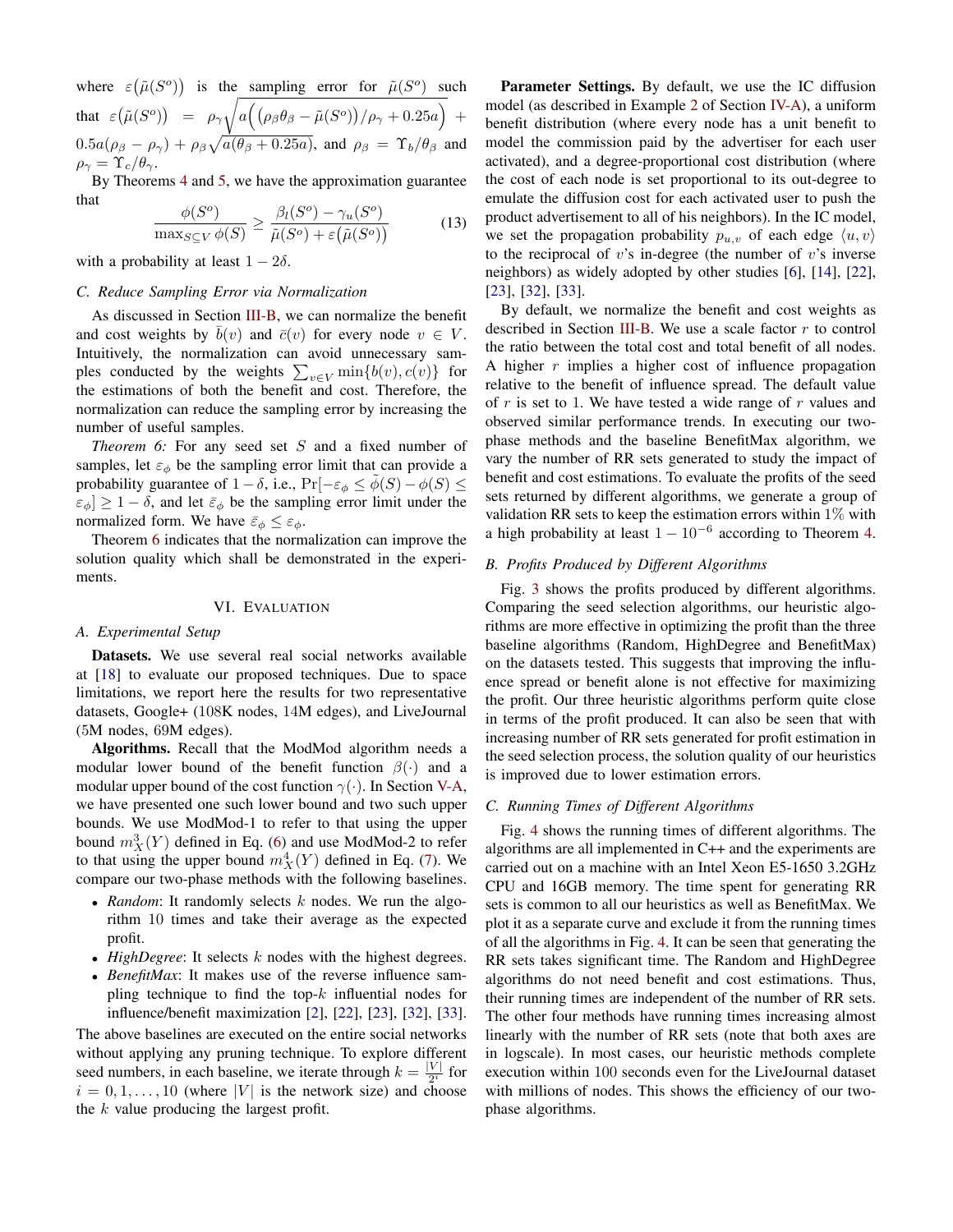<span id="page-7-3"></span><span id="page-7-1"></span><span id="page-7-0"></span>

<span id="page-7-4"></span>Fig. 5. Impact of iterative pruning technique (algorithms with prefix "O-" do not use pruning technique).

TABLE I SEARCH SPACE REDUCTION.

<span id="page-7-2"></span>

|                                                                            |  |                                    |  | Dataset $   V $ $ A^* $ $ B^* $ $ B^* \setminus A^* $ Reduction |                             |  |
|----------------------------------------------------------------------------|--|------------------------------------|--|-----------------------------------------------------------------|-----------------------------|--|
| Google+ 108K 80.6K 82.4K 1.8K 98.3%<br>LiveJournal 5M 2.5M 3.3M 0.8M 83.7% |  |                                    |  |                                                                 |                             |  |
|                                                                            |  |                                    |  |                                                                 |                             |  |
| (a) With Normalization                                                     |  |                                    |  |                                                                 |                             |  |
|                                                                            |  |                                    |  | Dataset $   V $ $ A^* $ $ B^* $ $ B^* \setminus A^* $ Reduction |                             |  |
|                                                                            |  | $\sim$ $\sim$ $\sim$ $\sim$ $\sim$ |  |                                                                 | $\sim$ $\sim$ $\sim$ $\sim$ |  |

| Google+ 108K 62.2K 97.1K 34.9K 67.6%<br>LiveJournal 5M 1.3M 4.3M 3.0M 38.3% |  |  |  |  |  |  |
|-----------------------------------------------------------------------------|--|--|--|--|--|--|
| (b) Without Normalization                                                   |  |  |  |  |  |  |

# <span id="page-7-6"></span>*D. Iterative Pruning Technique*

Table [I](#page-7-2) shows the amount of search space reduction by the iterative pruning technique proposed in Section [IV-A.](#page-2-5) These results are for the experiments with  $2^{10} \times 10,000$  RR sets generated. As can be seen, the pruning technique substantially reduces the number of nodes that need to be considered for seed selection. Specifically, the search space is reduced by 98.3% and 83.7% of the original network size for the Google+ and LiveJournal datasets respectively when the normalization is applied. On the other hand, the reduction is much less when the normalization is not applied (67.6% and 38.3% for the Google+ and LiveJournal datasets respectively). This observation confirms Theorem [2.](#page-3-4)

Fig. [5](#page-7-3) shows the impact of the search space reduction on the profit produced and the running time of our heuristics, where O-X refers to heuristic X without the search space reduction. As claimed in Corollary [1,](#page-2-4) the pruning technique can help improve all the heuristic algorithms in terms of the profit produced. This is confirmed by the experimental results. For the LiveJournal dataset (Fig. [5\(b\)\)](#page-7-4), the Greedy algorithm even produces negative profit without pruning the search space

<span id="page-7-5"></span>TABLE II APPROXIMATION GUARANTEE OF SEED SETS OBTAINED.

|                                 | Dataset    Greedy ModMod-1 ModMod-2 |       |
|---------------------------------|-------------------------------------|-------|
| Google+ $\left  98.7\% \right $ | 98.8%                               | 98.6% |
| LiveJournal   $72.9\%$          | 75.8%                               | 74.3% |

first, and the pruning technique can bring improvements up to 24.1% and 14.3% for the ModMod-1 and ModMod-2 algorithms respectively. Furthermore, the pruning technique can also help reduce the running time considerably. By pruning the search space first, our heuristic algorithms can run up to 3 orders faster. These observations demonstrate the effectiveness of our pruning technique.

#### *E. Guarantee of Solution Quality*

We evaluate the quality of the seed sets returned by different algorithms using the techniques presented in Section [V.](#page-4-0) In our evaluation, we always choose the tighter bound between  $\mu_3(X)$  and  $\mu_4(X)$  as defined in [\(9\)](#page-4-6). We set  $\delta = 10^{-6}$ so that the approximation guarantees obtained by [\(13\)](#page-6-2) have high confidence. Table [II](#page-7-5) shows the approximation guarantees derived for the seed sets constructed with  $2^{10} \times 10,000$  RR sets generated. As can be seen, the seed sets constructed by our algorithms have approximation guarantees above 98% and 70% for the Google+ and LiveJournal datasets respectively. This implies that (i) our proposed upper bounds on the maximum achievable profit are quite tight, and (ii) the heuristic algorithms perform rather close to the optimal.

#### *F. Normalization*

In Section [VI-D,](#page-7-6) we have shown that the normalization can increase the amount of search space reduction by the pruning technique. Now, we further evaluate the impact of normalization on the profit. Fig. [6](#page-8-36) shows the profit produced by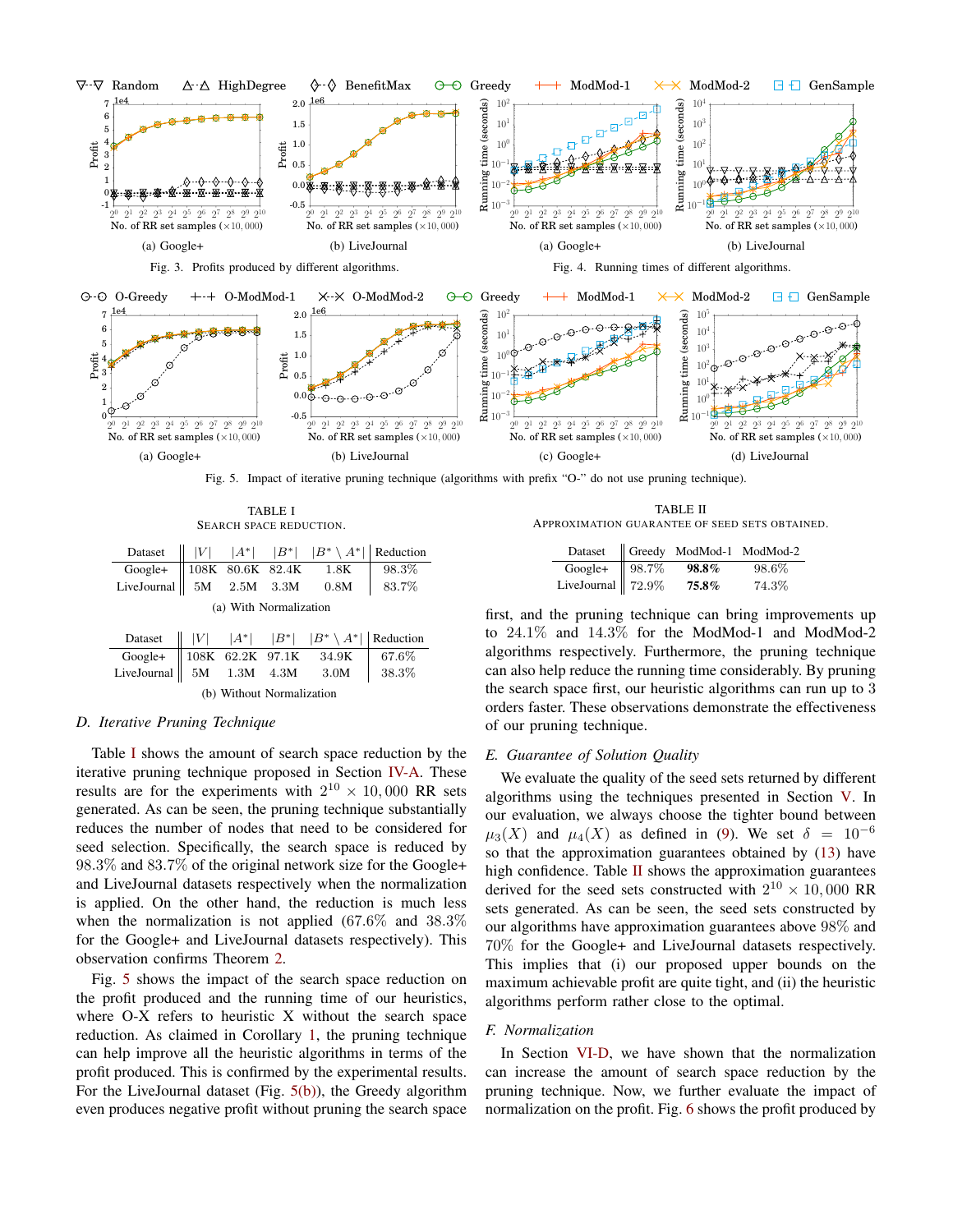<span id="page-8-36"></span>

Fig. 6. Impact of normalization (algorithms with prefix "O-" do not use pruning technique and with postfix "-w/o" are without normalization).

the Greedy algorithm with and without the normalization. The results for the ModMod algorithms are similar. As can be seen, no matter whether the pruning technique is used, the Greedy algorithm with normalization can always produce higher profit than that without normalization. This confirms Theorem [6](#page-6-1) that the normalization can reduce the sampling error limit and thus, it can further improve the solution quality.

#### VII. CONCLUSION

<span id="page-8-26"></span>In this paper, we have studied a profit maximization problem for OSN providers conducting viral marketing. The objective is to select initial seed nodes to maximize the total profit that accounts for both the benefit of influence spread and the cost of influence propagation. We have proposed a twophase framework that first reduces the search space via an iterative pruning technique and then finds the solution via some heuristic algorithms. We have presented several bounds to measure the quality of the solution obtained by any algorithm. Experimental results with real OSN datasets demonstrate the effectiveness and efficiency of our techniques, and show the tightness of our derived upper bounds.

#### ACKNOWLEDGMENT

This research is supported by Singapore Ministry of Education Academic Research Fund Tier 1 under Grant 2017-T1- 002-024 and Tier 2 under Grant MOE2015-T2-2-114.

#### **REFERENCES**

- <span id="page-8-19"></span>[1] N. Barbieri, F. Bonchi, and G. Manco, "Topic-aware social influence propagation models," in *Proc. IEEE ICDM*, 2012, pp. 81–90.
- <span id="page-8-29"></span>[2] C. Borgs, M. Brautbar, J. Chayes, and B. Lucier, "Maximizing social influence in nearly optimal time," in *Proc. SODA*, 2014, pp. 946–957.
- <span id="page-8-2"></span>[3] P. Chalermsook, A. Das Sarma, A. Lall, and D. Nanongkai, "Social network monetization via sponsored viral marketing," in *Proc. ACM SIGMETRICS*, 2015, pp. 259–270.
- <span id="page-8-32"></span>[4] S. Chen, J. Fan, G. Li, J. Feng, K.-L. Tan, and J. Tang, "Online topicaware influence maximization," *Proc. VLDB Endowment*, vol. 8, no. 6, pp. 666–677, 2015.
- <span id="page-8-30"></span>[5] W. Chen, W. Lu, and N. Zhang, "Time-critical influence maximization in social networks with time-delayed diffusion process," in *Proc. AAAI*, 2012, pp. 592–598.
- <span id="page-8-4"></span>[6] W. Chen, C. Wang, and Y. Wang, "Scalable influence maximization for prevalent viral marketing in large-scale social networks," in *Proc. ACM KDD*, 2010, pp. 1029–1038.
- <span id="page-8-5"></span>[7] W. Chen, Y. Wang, and S. Yang, "Efficient influence maximization in social networks," in *Proc. ACM KDD*, 2009, pp. 199–208.
- <span id="page-8-34"></span>[8] P. Dagum, R. Karp, M. Luby, and S. Ross, "An optimal algorithm for monte carlo estimation," *SIAM Journal on Computing*, vol. 29, no. 5, pp. 1484–1496, 2000.
- <span id="page-8-0"></span>[9] P. Domingos and M. Richardson, "Mining the network value of customers," in *Proc. ACM KDD*, 2001, pp. 57–66.
- <span id="page-8-31"></span>[10] N. Du, L. Song, M. Gomez-Rodriguez, and H. Zha, "Scalable influence estimation in continuous-time diffusion networks," in *Proc. NIPS*, 2013, pp. 3147–3155.
- <span id="page-8-33"></span>[11] S. Fujishige, *Submodular Functions and Optimization*. Elsevier Science, 2005, vol. 58.
- <span id="page-8-6"></span>[12] A. Goyal, F. Bonchi, and L. V. S. Lakshmanan, "A data-based approach to social influence maximization," *Proc. VLDB Endowment*, vol. 5, no. 1, pp. 73–84, 2011.
- <span id="page-8-28"></span>[13] R. Iyer and J. Bilmes, "Algorithms for approximate minimization of the difference between submodular functions, with applications," in *Proc. UAI*, 2012, pp. 407–417.
- <span id="page-8-7"></span>[14] K. Jung, W. Heo, and W. Chen, "IRIE: Scalable and robust influence maximization in social networks," in *Proc. IEEE ICDM*, 2012, pp. 918– 923.
- <span id="page-8-8"></span>[15] D. Kempe, J. Kleinberg, and E. Tardos, "Maximizing the spread of influence through a social network," in *Proc. ACM KDD*, 2003, pp. 137–146.
- <span id="page-8-27"></span>[16] A. Khan, B. Zehnder, and D. Kossmann, "Revenue maximization by viral marketing: A social network host's perspective," in *Proc. IEEE ICDE*, 2016.
- <span id="page-8-9"></span>[17] J. Leskovec, A. Krause, C. Guestrin, C. Faloutsos, J. VanBriesen, and N. Glance, "Cost-effective outbreak detection in networks," in *Proc. ACM KDD*, 2007, pp. 420–429.
- <span id="page-8-35"></span>[18] J. Leskovec and A. Krevl, "SNAP Datasets: Stanford large network dataset collection," [http://snap.stanford.edu/data,](http://snap.stanford.edu/data) 2014.
- <span id="page-8-22"></span>[19] W. Lu and L. V. Lakshmanan, "Profit maximization over social networks," in *Proc. IEEE ICDM*, 2012, pp. 479–488.
- <span id="page-8-3"></span>[20] A. Meyer, "Viral video marketing: What's, why's & how's of going viral," [http://www.marketergizmo.com/viral-video-marketing-cats-babies](http://www.marketergizmo.com/viral-video-marketing-cats-babies-and-your-company/)[and-your-company/,](http://www.marketergizmo.com/viral-video-marketing-cats-babies-and-your-company/) 2015.
- <span id="page-8-21"></span>[21] G. L. Nemhauser, L. A. Wolsey, and M. L. Fisher, "An analysis of approximations for maximizing submodular set functions-I," *Mathematical Programming*, vol. 14, no. 1, pp. 265–294, 1978.
- <span id="page-8-10"></span>[22] H. T. Nguyen, T. N. Dinh, and M. T. Thai, "Cost-aware targeted viral marketing in billion-scale networks," in *Proc. IEEE INFOCOM*, 2016.
- <span id="page-8-11"></span>[23] H. T. Nguyen, M. T. Thai, and T. N. Dinh, "Stop-and-stare: Optimal sampling algorithms for viral marketing in billion-scale networks," in *Proc. ACM SIGMOD*, 2016, pp. 695–710.
- <span id="page-8-12"></span>[24] N. Ohsaka, T. Akiba, Y. Yoshida, and K. Kawarabayashi, "Fast and accurate influence maximization on large networks with pruned montecarlo simulations," in *Proc. AAAI*, 2014, pp. 138–144.
- <span id="page-8-1"></span>[25] J. J. Roberts, "Facebook and Google are big winners as political ad money moves online," *Fortune*, 2016.
- <span id="page-8-20"></span>[26] M. G. Rodriguez, D. Balduzzi, and B. Schölkopf, "Uncovering the temporal dynamics of diffusion networks," in *Proc. ICML*, 2011, pp. 561–568.
- <span id="page-8-13"></span>[27] G. Song, X. Zhou, Y. Wang, and K. Xie, "Influence maximization on large-scale mobile social network: A divide-and-conquer method," *IEEE Trans. Parallel and Distributed Systems*, vol. 26, no. 5, pp. 1379–1392, 2015.
- <span id="page-8-14"></span>[28] J. Tang, X. Tang, X. Xiao, and J. Yuan, "Online processing algorithms for influence maximization," in *Proc. ACM SIGMOD*, 2018.
- <span id="page-8-23"></span>[29] J. Tang, X. Tang, and J. Yuan, "Profit maximization for viral marketing in online social networks," in *Proc. IEEE ICNP*, 2016, pp. 1–10.
- <span id="page-8-15"></span>[30] J. Tang, X. Tang, and J. Yuan, "Influence maximization meets efficiency and effectiveness: A hop-based approach," in *Proc. IEEE/ACM ASONAM*, 2017, pp. 64–71.
- <span id="page-8-24"></span>[31] J. Tang, X. Tang, and J. Yuan, "Profit maximization for viral marketing in online social networks: Algorithms and analysis," *IEEE Transactions on Knowledge and Data Engineering*, 2018.
- <span id="page-8-16"></span>[32] Y. Tang, Y. Shi, and X. Xiao, "Influence maximization in near-linear time: A martingale approach," in *Proc. ACM SIGMOD*, 2015, pp. 1539– 1554.
- <span id="page-8-17"></span>[33] Y. Tang, X. Xiao, and Y. Shi, "Influence maximization: Near-optimal time complexity meets practical efficiency," in *Proc. ACM SIGMOD*, 2014, pp. 75–86.
- <span id="page-8-18"></span>[34] C. Zhou, P. Zhang, J. Guo, X. Zhu, and L. Guo, "UBLF: An upper bound based approach to discover influential nodes in social networks," in *Proc. IEEE ICDM*, 2013, pp. 907–916.
- <span id="page-8-25"></span>[35] Y. Zhu, Z. Lu, Y. Bi, W. Wu, Y. Jiang, and D. Li, "Influence and profit: Two sides of the coin," in *Proc. IEEE ICDM*, 2013, pp. 1301–1306.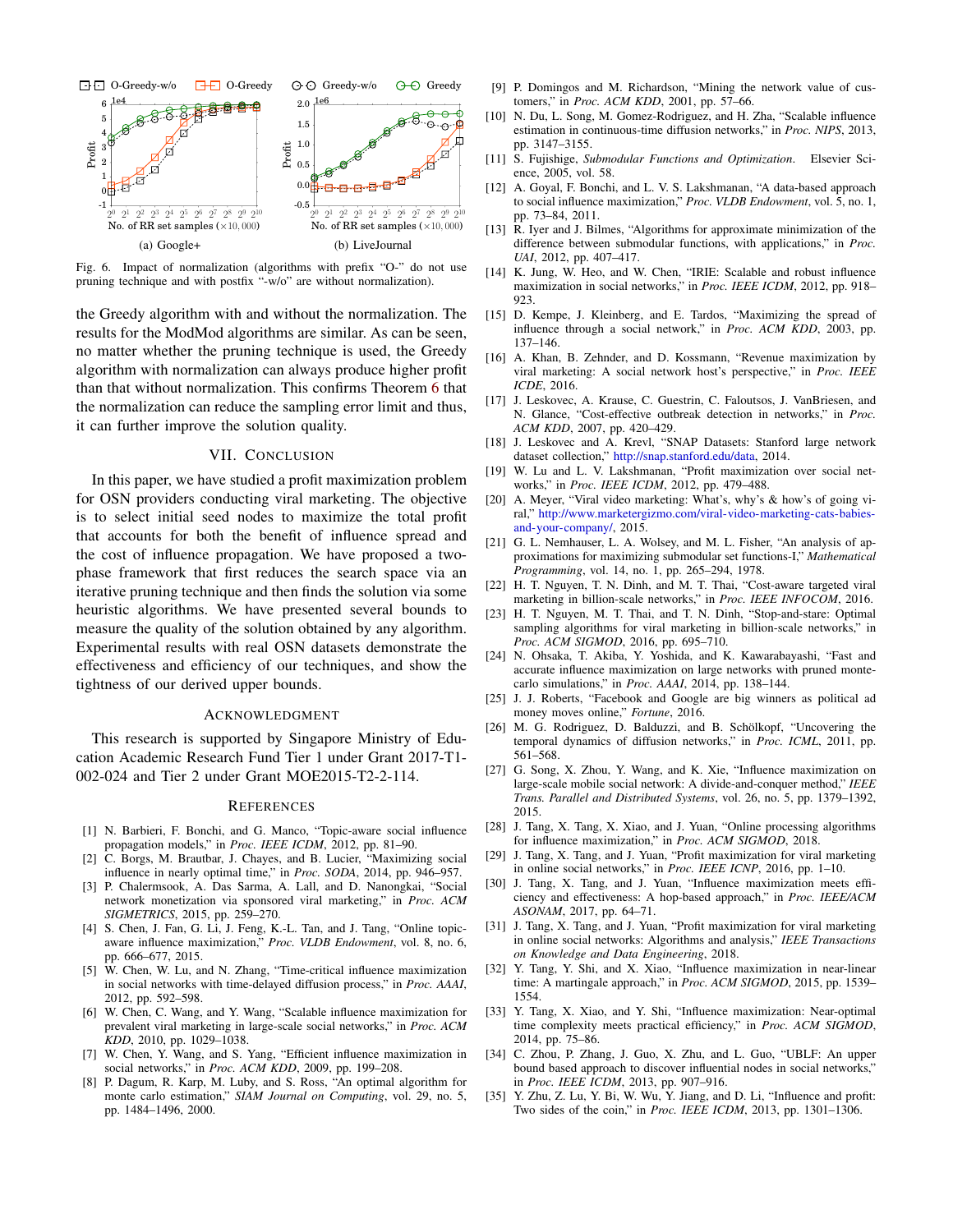## APPENDIX

<span id="page-9-0"></span>*Lemma 2:*  $A_t \subseteq A_{t+1} \subseteq B_{t+1} \subseteq B_t$  for any  $t \geq 0$ .

*Proof of Lemma [2:](#page-9-0)* By the definitions in lines [3](#page-2-6) and [4](#page-2-7) of Algorithm [1,](#page-2-2)  $A_t$  gradually expands over iterations and  $B_t$ gradually shrinks, i.e.,  $A_t \subseteq A_{t+1}$  and  $B_{t+1} \subseteq B_t$ . What is left is to show that  $A_t$  is always a subset of  $B_t$ . We prove it by induction. Obviously,  $A_0 = \emptyset \subseteq V = B_0$ . Suppose that  $A_t \subseteq B_t$  holds for some  $t \geq 0$ . Then, we can easily get that  $A_t \subseteq B_{t+1}$  $A_t \subseteq B_{t+1}$  $A_t \subseteq B_{t+1}$  by the definition in line [4](#page-2-7) of Algorithm 1 and that  $A_{t+1} \subseteq B_t$  by the definition in line [3](#page-2-6) of Algorithm [1.](#page-2-2) On the other hand, for any node  $v \in B_t \setminus A_t$ , it is obvious that  $A_t \subseteq$  $B_t \setminus \{v\}$ . Thus, for any node  $v \in A_{t+1} \setminus A_t \subseteq B_t \setminus A_t$ , we have  $\beta(v \mid A_t) - \gamma(v \mid B_t \setminus \{v\}) \geq \beta(v \mid B_t \setminus \{v\}) - \gamma(v \mid A_t) > 0,$ where the first inequality is due to the submodularity of  $\beta(\cdot)$ and  $\gamma(\cdot)$  and the second inequality is by the definition of  $A_{t+1}$ in line [3](#page-2-6) of Algorithm [1.](#page-2-2) It indicates that  $v \in B_{t+1}$  as well. Therefore,  $A_{t+1} \setminus A_t \subseteq B_{t+1}$ , which implies  $A_{t+1} \subseteq B_{t+1}$ since we already know that  $A_t \subseteq B_{t+1}$ . Thus, we can conclude that  $A_{t+1} \subseteq B_{t+1}$ .

*Proof of Theorem [1:](#page-2-3)* By the definition of  $S_t$ , we easily have  $A_t \subseteq S_t \subseteq B_t$ . We already know that  $A_t \subseteq A_{t+1} \subseteq$  $B_{t+1} \subseteq B_t$  by Lemma [2.](#page-9-0) Thus,

$$
S_{t+1} = S \cap B_{t+1} \cup A_{t+1}
$$
  
=  $S \cap (B_t \setminus (B_t \setminus B_{t+1})) \cup A_{t+1}$   
=  $S \cap B_t \setminus (S \cap (B_t \setminus B_{t+1})) \cup A_{t+1}$   
=  $S \cap B_t \cup A_{t+1} \setminus (S \cap (B_t \setminus B_{t+1}) \setminus A_{t+1})$   
=  $S \cap B_t \cup A_{t+1} \setminus (S \cap (B_t \setminus B_{t+1}))$   
=  $S \cap B_t \cup A_t \cup (A_{t+1} \setminus A_t) \setminus (S \cap (B_t \setminus B_{t+1}))$   
=  $S_t \cup (A_{t+1} \setminus A_t) \setminus (S \cap (B_t \setminus B_{t+1})).$  (14)

By line [3](#page-2-6) of Algorithm [1,](#page-2-2) for any node  $v \in A_{t+1} \setminus A_t$ , it holds that  $\beta(v \mid B_t \setminus \{v\}) - \gamma(v \mid A_t) > 0$ . Then, for any  $S_t \subseteq T \subseteq S_t \cup (A_{t+1} \backslash A_t)$ , since  $A_t \subseteq T$  and  $T \subseteq B_t \backslash \{v\}$ , we have  $\phi(v | T) = \beta(v | T) - \gamma(v | T) \ge \beta(v | B_t \setminus \{v\}) - \gamma(v | T)$  $A_t$ ) > 0 due to the submodularity. Let  $v_1, v_2, \ldots, v_k$  be the set of nodes in  $A_{t+1} \setminus A_t \setminus S_t$ . It follows that

$$
\phi(S_t) < \phi(S_t \cup \{v_1\}) \n& \phi(S_t \cup \{v_1, v_2\}) \n& \cdots \n& \phi(S_t \cup \{v_1, v_2, \ldots, v_k\}) \n= \phi(S_t \cup (A_{t+1} \setminus A_t \setminus S_t)) \n= \phi(S_t \cup (A_{t+1} \setminus A_t)).
$$

Similarly, by line [4](#page-2-7) of Algorithm [1,](#page-2-2) for any node  $v \in B_t \setminus$  $B_{t+1}$ , it holds that  $\beta(v \mid A_t) - \gamma(v \mid B_t \setminus \{v\}) < 0$ . Then, for any  $S_t \cup (A_{t+1} \setminus A_t) \setminus (S \cap (B_t \setminus B_{t+1})) \subseteq T \subseteq S_t \cup (A_{t+1} \setminus A_t),$ since  $A_t \subseteq T$  and  $T \subseteq B_t \setminus \{v\}$ , we have  $\phi(v | T) = \beta(v | T)$  $T - \gamma(v \mid T) \leq \beta(v \mid A_t) - \gamma(v \mid B_t \setminus \{v\}) < 0$  due to the submodularity. Let  $u_1, u_2, \dots, u_l$  be the set of nodes in  $S \cap (B_t \setminus B_{t+1})$ . It follows that

$$
\phi(S_t \cup (A_{t+1} \setminus A_t)) < \phi(S_t \cup (A_{t+1} \setminus A_t) \setminus \{u_1\})
$$

$$
\langle \phi(S_t \cup (A_{t+1} \setminus A_t) \setminus \{u_1, u_2\})
$$
  

$$
\langle \cdots
$$
  

$$
\langle \phi(S_t \cup (A_{t+1} \setminus A_t) \setminus \{u_1, u_2, \dots, u_l\})
$$
  

$$
= \phi(S_t \cup (A_{t+1} \setminus A_t) \setminus (S \cap (B_t \setminus B_{t+1})) )
$$
  

$$
= \phi(S_{t+1}),
$$

where the last equality is due to [\(14\)](#page-9-1). Therefore,  $\phi(S_t)$  <  $\phi(S_{t+1})$  if  $A_{t+1} \setminus A_t \setminus S_t \neq \emptyset$  or  $S \cap (B_t \setminus B_{t+1}) \neq \emptyset$ . On the other hand, if  $A_{t+1} \setminus A_t \setminus S_t = S \cap (B_t \setminus B_{t+1}) = \emptyset$ , based on [\(14\)](#page-9-1), we have  $S_t = S_{t+1}$ .

*Proof of Corollary [1:](#page-2-4)* According to Theorem [1,](#page-2-3)  $\phi(S)$  =  $\phi(S_0) \leq \phi(S_1) \leq \cdots \leq \phi(S \cap B^* \cup A^*)$  since  $S = S \cap$  $B_0 \cup A_0 = S_0$ . On the other hand, if every "=" holds, we have  $S = S_0 = S_1 = \cdots = S \cap B^* \cup A^*$ , which implies  $A^* \subseteq S \subseteq B^*$ . This is contradictory to  $S \notin [A^*, B^*]$ . Thus, it holds that  $\phi(S) < \phi(S \cap B^* \cup A^*)$ .

*Proof of Corollary [2:](#page-3-2)* Suppose  $S^* \notin [A^*, B^*]$ . By Corollary [1,](#page-2-4) we have  $\phi(S^*) < \phi(S^* \cap B^* \cup A^*)$ . This is contradictory to the fact that  $S^*$  produces the maximum achievable profit. Thus, it holds that  $A^* \subseteq S^* \subseteq B^*$ .

*Proof of Theorem [2:](#page-3-4)* Let  $\alpha(S)$  denote the overlapping value between the benefit of influence spread and the cost of influence propagation for a seed set S, which is defined as

$$
\alpha(S) = \mathbb{E}\Big[\sum_{v \in V_X(S)} \min\{b(v), c(v)\}\Big].
$$

<span id="page-9-1"></span>It is easy to verify that  $\alpha(\cdot)$  is also submodular and monotone. By the definition of normalization in Section [III-B,](#page-1-3) we have  $\beta(S) = \overline{\beta}(S) + \alpha(S)$  and  $\gamma(S) = \overline{\gamma}(S) + \alpha(S)$ . We prove that  $A_t \subseteq \overline{A}_t \subseteq \overline{B}_t \subseteq B_t$  for any  $t \geq 0$  by induction. Obviously, it holds that  $\emptyset = A_0 = \overline{A}_0 \subseteq \overline{B}_0 = B_0 = V$ . Suppose that  $A_t \subseteq \overline{A}_t \subseteq \overline{B}_t \subseteq B_t$  holds for some  $t \geq 0$ .

Then, for any node  $v \in B_t \setminus \overline{B_t}$ , we have  $\beta(v \mid B_t \setminus \{v\})$  –  $\gamma(v \mid A_t) = \beta(v \mid B_t \setminus \{v\}) - \overline{\gamma}(v \mid A_t) + \alpha(v \mid B_t \setminus \{v\}) - \alpha(v \mid B_t)$  $\overline{A}_t) \leq \overline{\beta}(v \mid B_t \setminus \{v\}) - \overline{\gamma}(v \mid A_t) \leq \overline{\beta}(v \mid \overline{B}_t \setminus \{v\}) - \overline{\gamma}(v \mid A_t)$  $\bar{A}_t$ ), where the inequalities are due to the submodularity of  $\alpha(\cdot), \bar{\beta}(\cdot)$  and  $\bar{\gamma}(\cdot)$ . By Lemma [2,](#page-9-0)  $\bar{A}_{t-1} \subseteq \bar{A}_t \subseteq \bar{B}_{t-1}$  $\overline{B}_{t-1} \setminus \{v\} \subseteq \overline{B}_t \setminus \{v\}$ . It follows from the submodularity that  $\bar{\beta}(v \mid \overline{B}_t \setminus \{v\}) - \bar{\gamma}(v \mid \bar{A}_t) \leq \bar{\beta}(v \mid \bar{A}_{t-1}) - \bar{\gamma}(v \mid \bar{B}_{t-1} \setminus \{v\})$  ${v}$ ) < 0, where the last inequality is due to  $v \notin \overline{B}_t$ . This implies that  $(A_{t+1} \setminus A_t) \cap (B_t \setminus \overline{B}_t) = \emptyset$ . Since  $A_{t+1} \setminus A_t \subseteq B_t$ , we have  $A_{t+1} \setminus A_t \subseteq \overline{B}_t$ . Since  $A_t \subseteq \overline{B}_t$ , it follows that  $A_{t+1} \subseteq \overline{B}_t$ . Thus, for any node  $v \in A_{t+1} \setminus \overline{A}_t \subseteq \overline{B}_t \setminus \overline{A}_t$ , we have  $\bar{\beta}(v \mid \bar{B}_t \setminus \{v\}) - \bar{\gamma}(v \mid \bar{A}_t) \ge \bar{\beta}(v \mid B_t \setminus \{v\}) - \bar{\gamma}(v \mid \bar{A}_t)$  $A_t$ ) =  $\beta(v \mid B_t \setminus \{v\}) - \gamma(v \mid A_t) - \alpha(v \mid B_t \setminus \{v\}) + \alpha(v \mid B_t)$  $A_t$ )  $\geq \beta(v \mid B_t \setminus \{v\}) - \gamma(v \mid A_t) > 0$ , where the first two inequalities are due to the submodularity and the last inequality is due to  $v \in A_{t+1}$ . This implies that  $A_{t+1} \setminus \overline{A}_t \subseteq \overline{A}_{t+1}$ . Since  $\bar{A}_t \subseteq \bar{A}_{t+1}$ , it follows that  $A_{t+1} \subseteq \bar{A}_{t+1}$ .

Similarly, for any node  $v \in \overline{A}_t \setminus A_t$ , we have  $\beta(v \mid A_t)$  –  $\gamma(v \mid B_t \setminus \{v\}) = \overline{\beta}(v \mid A_t) - \overline{\gamma}(v \mid B_t \setminus \{v\}) + \alpha(v \mid B_t)$  $A_t$ ) –  $\alpha(v \mid B_t \setminus \{v\}) \geq \overline{\beta}(v \mid A_t) - \overline{\gamma}(v \mid B_t \setminus \{v\}) \geq \overline{\beta}(v \mid A_t)$  $\overline{A}_t$ ) –  $\overline{\gamma}(v \mid \overline{B}_t \setminus \{v\}) \geq \overline{\beta}(v \mid \overline{B}_{t-1} \setminus \{v\}) - \overline{\gamma}(v \mid \overline{A}_{t-1}) > 0,$ where the first three inequalities are due to the submodularity of  $\alpha(\cdot)$ ,  $\bar{\beta}(\cdot)$  and  $\bar{\gamma}(\cdot)$ , and the last inequality is due to  $v \in \bar{A}_t$ .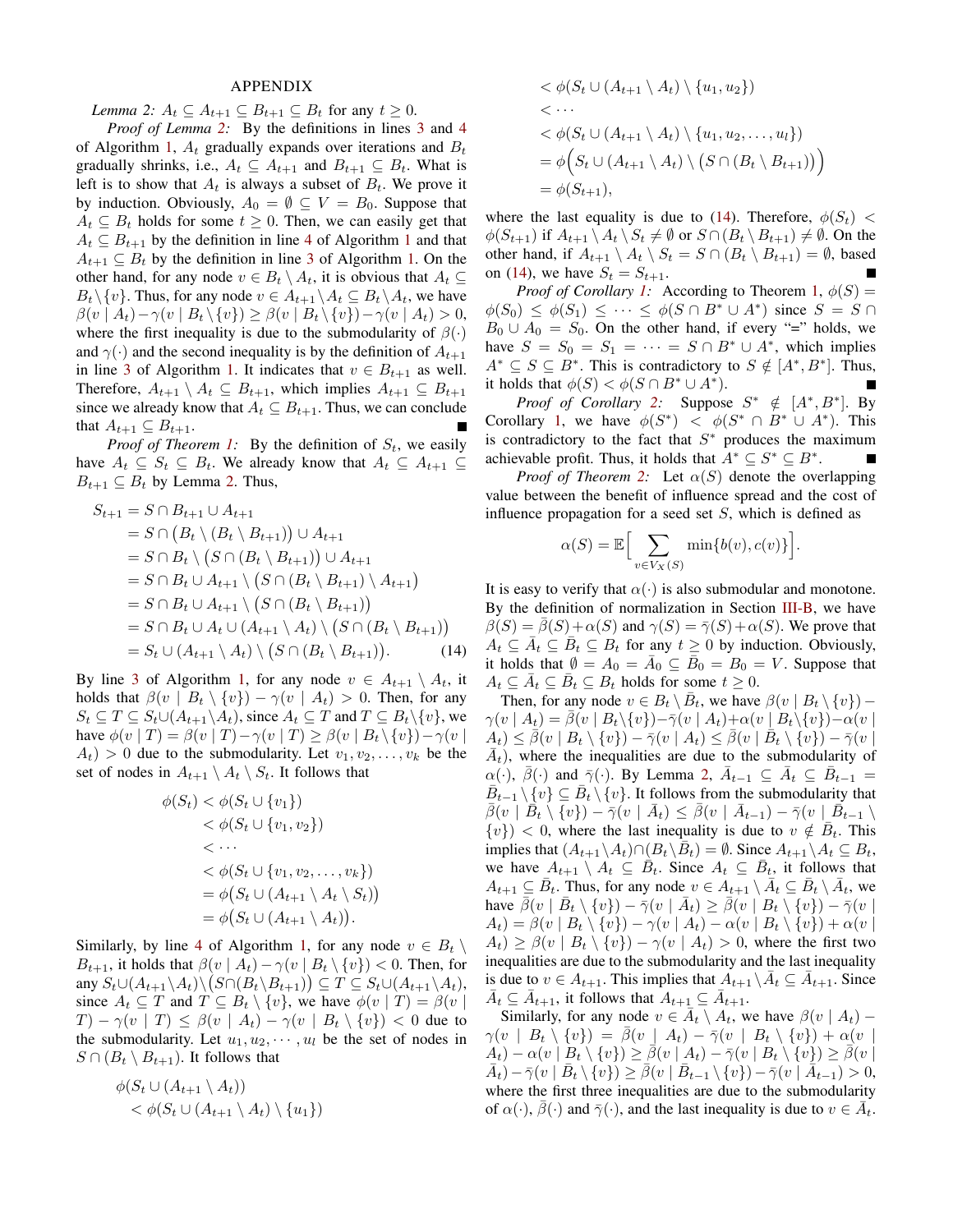This implies that  $\bar{A}_t \setminus A_t \subseteq B_{t+1}$ . Since  $A_t \subseteq A_{t+1} \subseteq B_{t+1}$ , it follows that  $\bar{A}_t \subseteq B_{t+1}$ . Thus, for any node  $v \in \bar{B}_t \setminus B_{t+1} \subseteq$  $\bar{B}_t \setminus \bar{A}_t$ , we have  $\bar{\beta}(v \mid \bar{A}_t) - \bar{\gamma}(v \mid \bar{B}_t \setminus \{v\}) \leq \bar{\beta}(v \mid A_t) - \bar{\gamma}(v \mid \bar{B}_t \setminus \{v\})$  $B_t \setminus \{v\} = \beta(v \mid A_t) - \gamma(v \mid B_t \setminus \{v\}) - \alpha(v \mid A_t) + \alpha(v \mid A_t)$  $B_t \setminus \{v\} \leq \beta(v \mid A_t) - \gamma(v \mid B_t \setminus \{v\}) < 0$ , where the first two inequalities are due to the submodularity and the last inequality is due to  $v \notin B_{t+1}$ . This implies that  $\overline{B}_{t+1} \cap (\overline{B}_t \setminus B_{t+1}) = \emptyset$ . Since  $\bar{B}_{t+1} \subseteq \bar{B}_t$ , it follows that  $\bar{B}_{t+1} \subseteq B_{t+1}$ . By induction, we have  $A_t \subseteq \overline{A}_t \subseteq \overline{B}_t \subseteq B_t$  for any  $t \ge 0$  (it also holds after converged) and thus,  $A^* \subseteq \overline{A}^* \subseteq \overline{B}^* \subseteq B^*$ .

*Proof of Theorem [3:](#page-5-3)* Let  $S^*$  be an optimal seed set producing the maximum achievable profit. We can directly obtain that  $\mu_i(X) \geq m_X^i(S^*; \beta) - h_X^{\pi^*}(S^*; \gamma) \geq \beta(S^*) \gamma(S^*) = \phi(S^*)$ , where the first inequality is by the definition of  $\mu_i(X)$  and the second inequality is due to the modular upper and lower bounds.

*Proof of Theorem [4:](#page-5-1)* Let  $\lambda_{\beta}(S)$  be the expected fraction of samples covered by the seed set S. We have  $\lambda_{\beta}(S)$  =  $\beta(S)/B$ . To simplify the notation, we omit the common symbol S in what follows, e.g.,  $\beta$  represents  $\beta(S)$  and  $\Lambda_{\beta}$ represents  $\Lambda_{\beta}(S)$ . Then, the inequalities to prove are equivalent to

 $\Pr\left[\lambda_\beta<\left(\sqrt{\Lambda_\beta+0.25a}-0.5\sqrt{a}\right)^2/\theta_\beta\right]\leq \delta/2,$ 

and

$$
\Pr\left[\lambda_{\beta} > \left(\sqrt{\Lambda_{\beta} + 0.25a} + 0.5\sqrt{a}\right)^2/\theta_{\beta}\right] \le \delta/2.
$$

We prove the former first. In fact,

$$
\Pr\left[\lambda_{\beta} < \left(\sqrt{\Lambda_{\beta} + 0.25a} - 0.5\sqrt{a}\right)^{2} / \theta_{\beta}\right]
$$
\n
$$
= \Pr\left[\sqrt{\lambda_{\beta}\theta_{\beta}} < \sqrt{\Lambda_{\beta} + 0.25a} - 0.5\sqrt{a}\right]
$$
\n
$$
= \Pr\left[\left(\sqrt{\lambda_{\beta}\theta_{\beta}} + 0.5\sqrt{a}\right)^{2} < \Lambda_{\beta} + 0.25a\right]
$$
\n
$$
= \Pr\left[\Lambda_{\beta} - \lambda_{\beta}\theta_{\beta} > \sqrt{a\lambda_{\beta}\theta_{\beta}}\right]
$$
\n
$$
\leq \exp\left(-\frac{a\lambda_{\beta}\theta_{\beta}}{4(e-2)\lambda_{\beta}\theta_{\beta}}\right)
$$
\n
$$
= \delta/2,
$$

where the inequality is due to Lemma [1.](#page-5-0)

The proof of the latter is analogous.

$$
\Pr\left[\lambda_{\beta} > \left(\sqrt{\Lambda_{\beta} + 0.25a} + 0.5\sqrt{a}\right)^{2} / \theta_{\beta}\right]
$$
  
= 
$$
\Pr\left[\sqrt{\lambda_{\beta}\theta_{\beta}} > \sqrt{\Lambda_{\beta} + 0.25a} + 0.5\sqrt{a}\right]
$$
  
= 
$$
\Pr\left[\left(\sqrt{\lambda_{\beta}\theta_{\beta}} - 0.5\sqrt{a}\right)^{2} > \Lambda_{\beta} + 0.25a\right]
$$
  
= 
$$
\Pr\left[\Lambda_{\beta} - \lambda_{\beta}\theta_{\beta} < -\sqrt{a\lambda_{\beta}\theta_{\beta}}\right]
$$
  

$$
\leq \exp\left(-\frac{a\lambda_{\beta}\theta_{\beta}}{4(e-2)\lambda_{\beta}\theta_{\beta}}\right)
$$
  
= 
$$
\delta/2
$$

Hence, the theorem is proven.

*Proof of Theorem [5:](#page-5-2)* Imagine that we evaluate  $S^*$  with the benefit and cost samples. By Theorem [4,](#page-5-1) we know that

$$
\Pr\left[\phi(S^*) \leq \beta_u(S^*) - \gamma_l(S^*)\right] \\
\geq \Pr\left[\left(\beta(S^*) \leq \beta_u(S^*)\right) \land \left(\gamma(S^*) \geq \gamma_l(S^*)\right)\right] \\
\geq 1 - \left(\Pr\left[\beta(S^*) > \beta_u(S^*)\right] + \Pr\left[\gamma(S^*) < \gamma_l(S^*)\right]\right) \\
\geq 1 - \left(\frac{\delta}{2} + \frac{\delta}{2}\right) \\
= 1 - \delta.
$$
\n(15)

However, without knowing  $S^*$ ,  $\beta_u(S^*)$  and  $\gamma_l(S^*)$  cannot be obtained. In what follows, we are going to bound  $\beta_u(S^*)$  –  $\gamma_l(S^*)$  by an upper bound on the function  $\eta(S) = \beta_u(S)$  –  $\gamma_l(S)$ . To simplify the notations, and we omit the common symbol S in what follows, e.g.,  $\eta$  represents  $\eta(S)$ . Then, the estimated profit  $\phi = \rho_\beta \Lambda_\beta - \rho_\gamma \Lambda_\gamma$ . Consider  $\eta$  as a function of  $\phi$  and  $\Lambda_{\beta}$ . We study the monotonicity of  $\eta$  with respect to  $\phi$  and  $\Lambda_{\beta}$ . By the definition of  $\eta$ , we have

$$
\eta(\Lambda_{\beta}, \tilde{\phi}) = \rho_{\beta} \left( \Lambda_{\beta} + \sqrt{a(\Lambda_{\beta} + 0.25a)} + 0.5a \right)
$$

$$
- \rho_{\gamma} \left( \Lambda_{\gamma} - \sqrt{a(\Lambda_{\gamma} + 0.25a)} + 0.5a \right)
$$

$$
= \tilde{\phi} + \rho_{\gamma} \sqrt{a((\rho_{\beta}\Lambda_{\beta} - \tilde{\phi})/\rho_{\gamma} + 0.25a)}
$$

$$
+ 0.5a(\rho_{\beta} - \rho_{\gamma}) + \rho_{\beta} \sqrt{a(\Lambda_{\beta} + 0.25a)}.
$$

which is increasing with  $\Lambda_{\beta}$  under any given  $\tilde{\phi}$ . Meanwhile, we also have

$$
\eta(\Lambda_{\beta}, \tilde{\phi}) = \rho_{\beta} \left( \sqrt{\Lambda_{\beta} + 0.25a} + 0.5\sqrt{a} \right)^{2}
$$

$$
- \rho_{\gamma} \left( \sqrt{\Lambda_{\gamma} + 0.25a} - 0.5\sqrt{a} \right)^{2}
$$

$$
= \rho_{\beta} \left( \sqrt{\Lambda_{\beta} + 0.25a} + 0.5\sqrt{a} \right)^{2}
$$

$$
- \rho_{\gamma} \left( \sqrt{(\rho_{\beta}\Lambda_{\beta} - \tilde{\phi})/\rho_{\gamma} + 0.25a} - 0.5\sqrt{a} \right)^{2},
$$

which is increasing with  $\phi$  under any given  $\Lambda_{\beta}$ .

For an estimated upper bound  $\tilde{\mu}(S^o)$  on the maximum achievable profit, we have  $\tilde{\phi}(S^*) \leq \tilde{\mu}(S^o)$ . On the other hand, it naturally holds that  $\Lambda_{\beta}(S^*) \leq \theta_{\beta}$ . Thus,

$$
\beta_u(S^*) - \gamma_l(S^*)
$$
  
=  $\eta(\Lambda_\beta(S^*), \tilde{\phi}(S^*))$   

$$
\leq \eta(\theta_\beta, \tilde{\mu}(S^o))
$$
  
=  $\tilde{\mu}(S^o) + \rho_\gamma \sqrt{a\left((\rho_\beta \theta_\beta - \tilde{\mu}(S^o))/\rho_\gamma + 0.25a\right)}$   
+  $0.5a(\rho_\beta - \rho_\gamma) + \rho_\beta \sqrt{a(\theta_\beta + 0.25a)}$ .

Hence, the theorem is proven.

*Proof of Theorem [6:](#page-6-1)* Consider the sampling error limit  $\varepsilon$  under  $\theta$  samples that can provide a probability guarantee of 1 − δ, i.e.,  $Pr[-\varepsilon \leq \Lambda - \lambda \theta \leq \varepsilon] \geq 1 - \delta$  (where  $\lambda$  is the